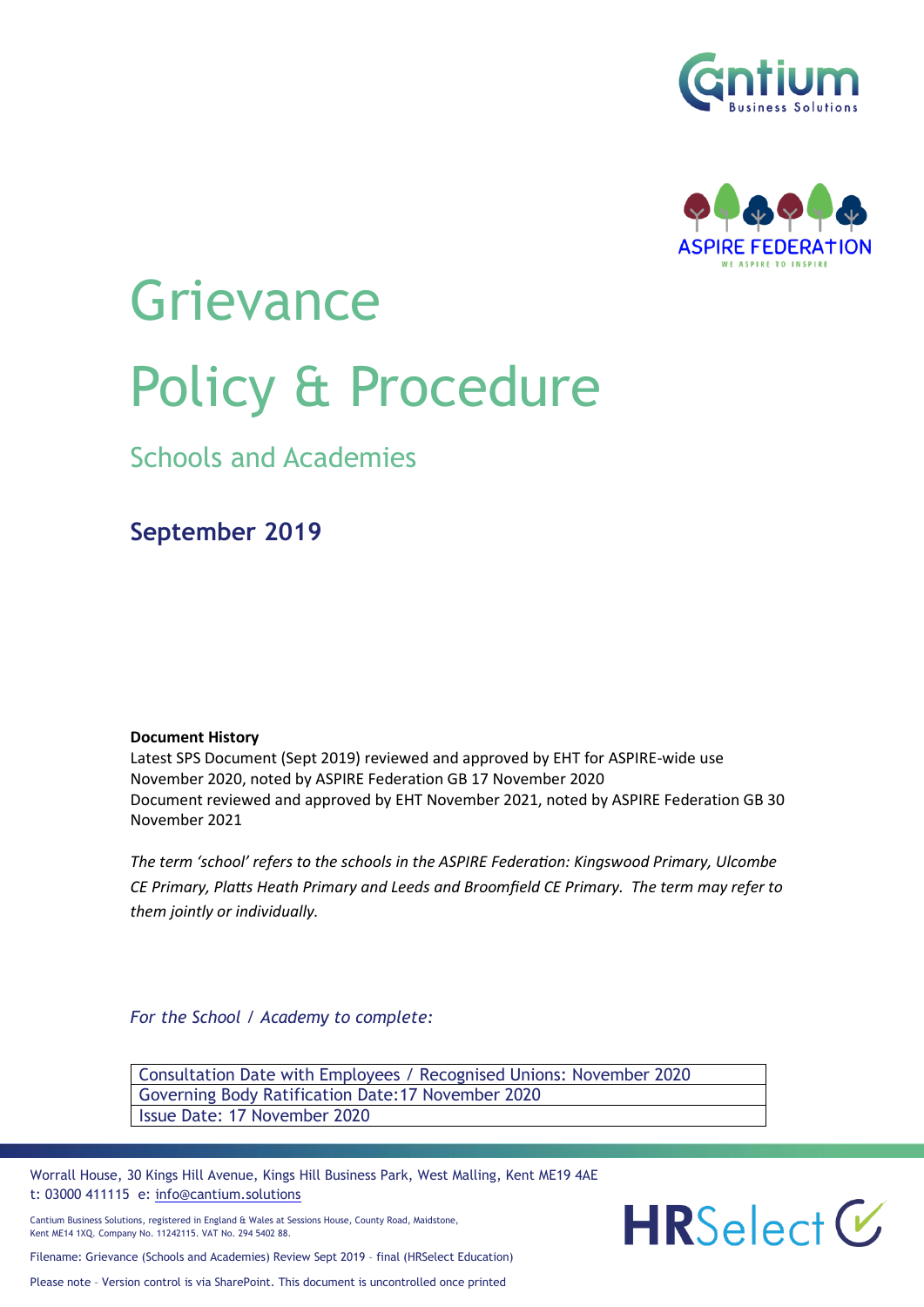

Next Review Date: November 2021

# **Contents**

| 1.  |                                                                |  |
|-----|----------------------------------------------------------------|--|
| 2.  |                                                                |  |
| 3.  |                                                                |  |
| 4.  |                                                                |  |
| 5.  |                                                                |  |
|     |                                                                |  |
| 6.  |                                                                |  |
| 7.  |                                                                |  |
| 8.  |                                                                |  |
| 9.  |                                                                |  |
| 10. |                                                                |  |
| 11. |                                                                |  |
| 12. |                                                                |  |
| 13. |                                                                |  |
| 14. |                                                                |  |
| 15. |                                                                |  |
| 16. |                                                                |  |
| 17. | Communicating the Outcome of the Formal Grievance  14          |  |
| 18. |                                                                |  |
| 19. | Guidance for Grievance Meetings and Appeals 17                 |  |
| 20. | Involvement of other parties / witnesses 17                    |  |
|     | 21. Non Attendance at Formal Grievance and Appeal Meetings  18 |  |
| 22. | Action pending the outcome of a grievance  18                  |  |
| 23. | Support Following the Conclusion of the Process 18             |  |
| 24. |                                                                |  |
| 25. |                                                                |  |
| 26. |                                                                |  |
| 27. |                                                                |  |
| 28. |                                                                |  |
| 29. |                                                                |  |
| 30. |                                                                |  |
|     |                                                                |  |

# Version Control

| <b>Date</b>    | <b>Revisions</b>             |
|----------------|------------------------------|
| September 2019 | Para, 9, 14, 15, 18, 19, 26. |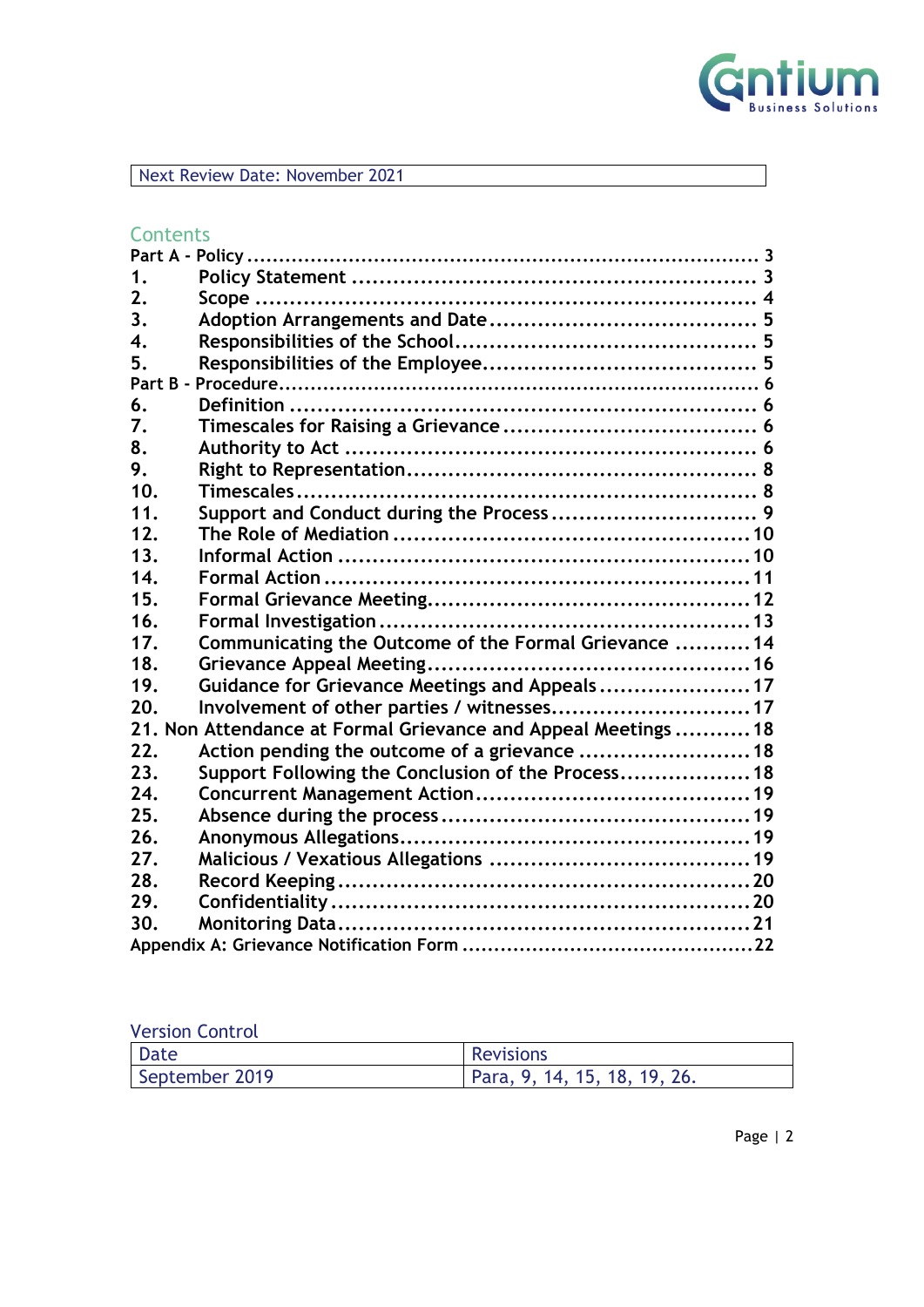

# <span id="page-2-0"></span>Part A - Policy

# <span id="page-2-1"></span>**1. Policy Statement**

The School undertakes to promote positive working relationships and is committed to providing a working environment where Employees are treated with dignity, fairness and respect.

The School recognises that occasionally an individual Employee or group of Employees may have a problem, concern or complaint regarding their working environment or working relationships.

It is expected that the majority of day to day concerns can be resolved through regular communication between Managers and Employees.

However, on occasion this may not be possible and a more structured approach may be necessary using this procedure.

Where an Employee raises a grievance, it is preferable for this to be resolved informally between the individual and the Headteacher / Line Manager, or person who the complaint is made against, as close to the point of origin, wherever possible.

Where a grievance cannot be resolved informally, it may be appropriate for the issue to be addressed formally, including allowing the right of appeal.

The School encourages individuals to work towards a resolution and requires all parties to engage in this process. Consideration will be given to the use of mediation as a means to achieve a lasting resolution to complaints.

The School recognises the need to ensure grievances are addressed without undue delay. The School may undertake reasonable investigation to assist in the resolution of the grievance.

Complaints that are found to amount to misconduct on the part of an Employee will be addressed under the School's Disciplinary Procedure.

An Employee who has raised a complaint in good faith will not be treated less favourably or suffer any detriment in their employment as a result of raising a complaint under this procedure.

Due consideration will be given to the support required by both parties when addressing concerns.

A grievance will be treated as confidential by all parties.

This policy has been developed to comply with legal requirements and in accordance with ACAS guidance and best practice principles.

The procedure explains: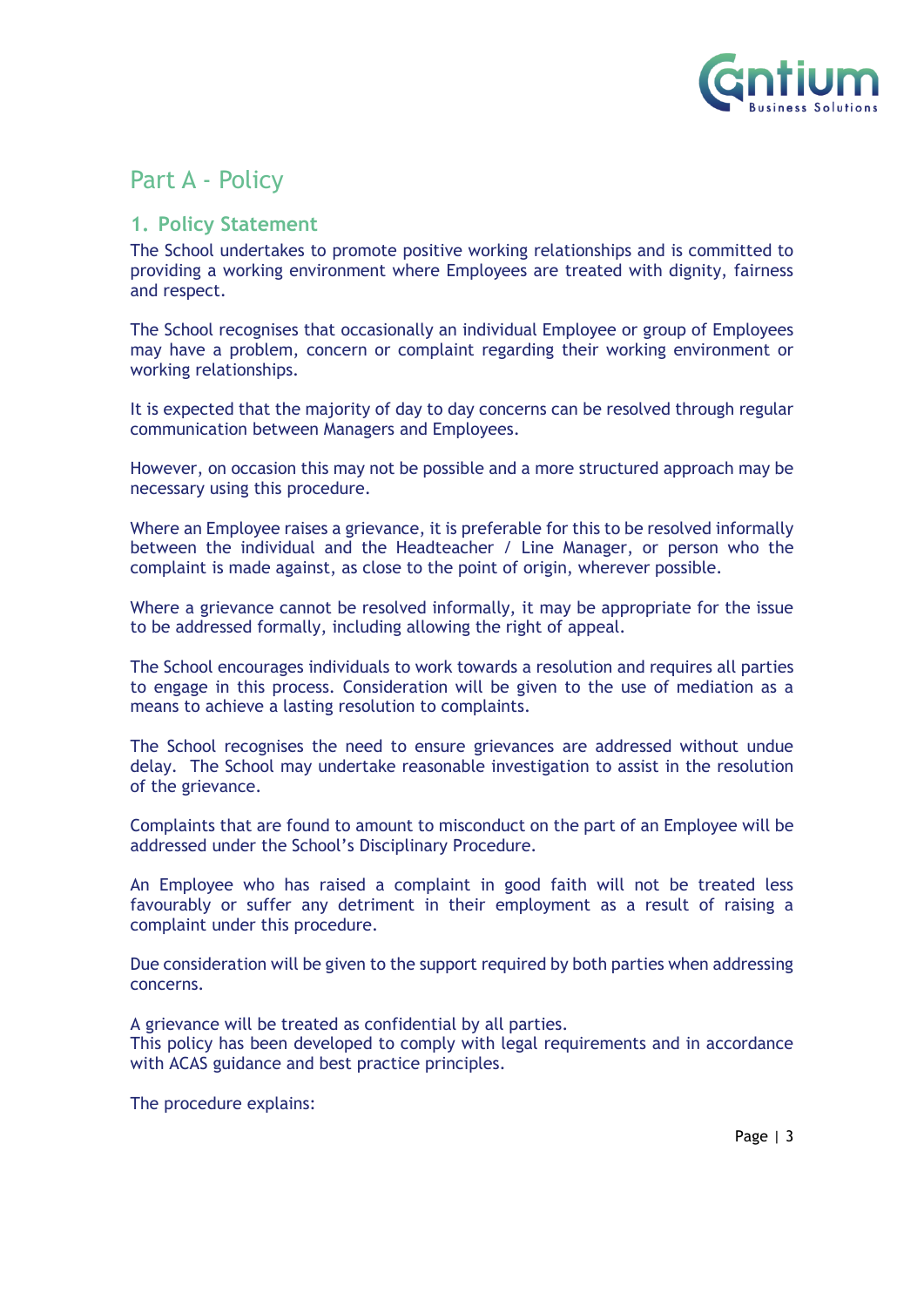

- how Employees can raise issues with their Managers about their working environment or work relationships
- how the School will address those concerns in a fair and consistent manner
- what is expected from Managers and Employees with regards to the management of grievance issues

#### <span id="page-3-0"></span>**2. Scope**

This Policy and Procedure applies to all current Employees of The ASPIRE Federation.

The grievance policy should be used for work related issues such as concerns relating to an Employee's own employment, working environment, working relationships and terms and conditions. It may also be used to raise concerns about the actions of another employee or manager acting on the School's behalf.

This policy may also be used by a group of employees who wish to raise a grievance about their employment where the circumstances are the same.

If the complaint relates to an allegation of bullying and harassment – the matter should be addressed under the School's Bullying and Harassment procedure.

Employees are advised that any grievances raised must lie within the authority and control of the School to resolve in its role as an Employer.

This procedure is not intended to be used in instances where other procedures apply, including:

- Dismissal or disciplinary matters
- Performance or capability matters
- Redundancy or restructure issues
- Pay decisions
- Complaints about harassment, bullying or whistleblowing

Issues that are subject to collective agreements or disputes legislation should be raised under the collective disputes procedure within the Conditions of Service for School Teachers or in accordance with the provisions of the Facilities Agreement between KCC and recognised Trade Unions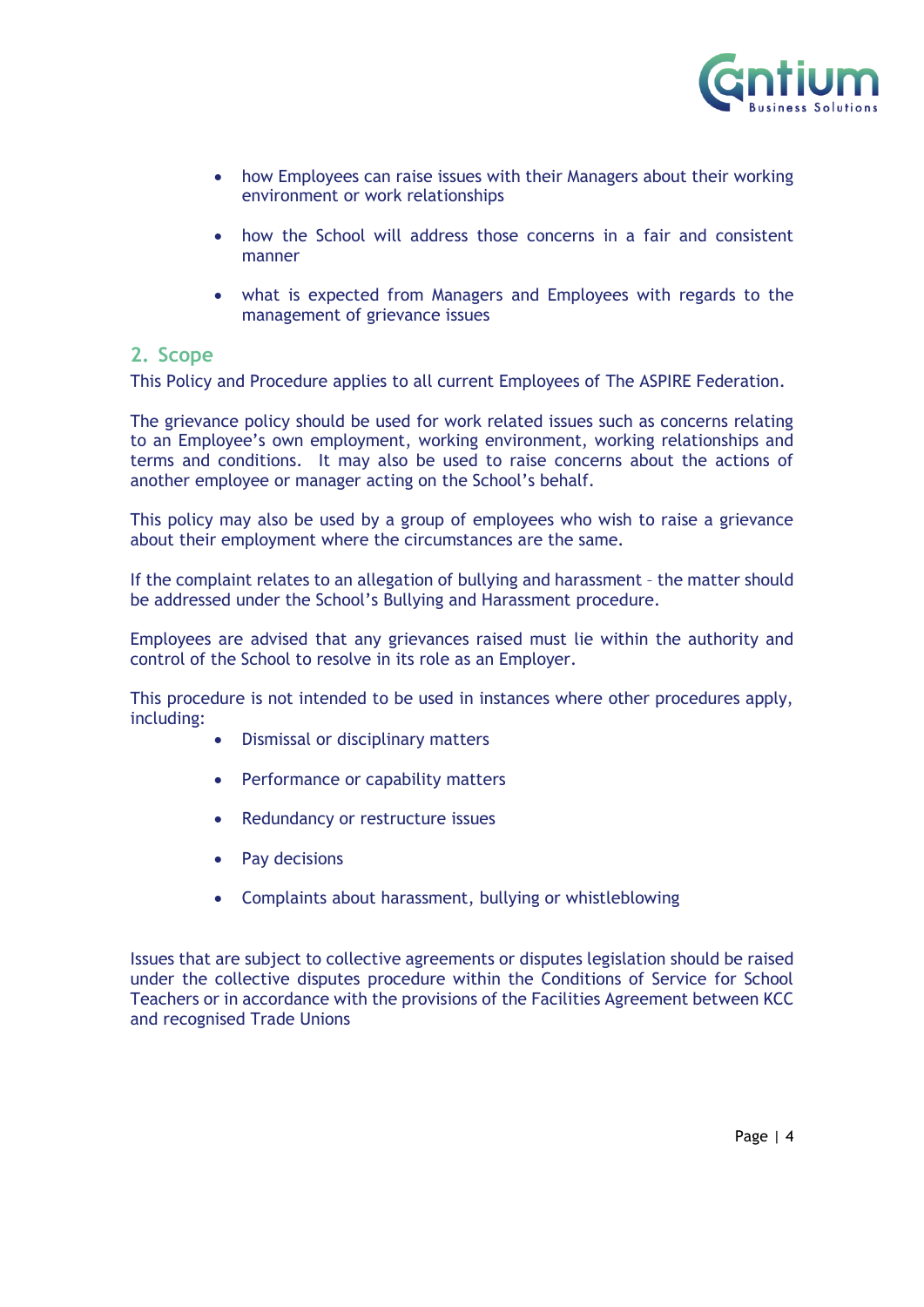

# <span id="page-4-0"></span>**3. Adoption Arrangements and Date**

This procedure was adopted by the ASPIRE Federation GB on 17 November 2020 and supersedes any previous Grievance procedure.

This policy will be reviewed by the Executive Headteacher annually or earlier if there is a need. This will involve consultation with the recognised unions where there have been material changes.

# <span id="page-4-1"></span>**4. Responsibilities of the School**

- To ensure Employees are given the opportunity to explain their concern and the outcome sought.
- To seek a means to resolve the grievance wherever possible whilst taking into account School policies, procedures and rules.
- Achieve the early resolution of grievances where possible and to allow Employees to take their concerns to a further level of management where appropriate
- To ensure consistency and fairness of treatment.

# <span id="page-4-2"></span>**5. Responsibilities of the Employee**

- To raise concerns at the earliest opportunity, to make every effort to raise / resolve matters informally at an early stage and to consider mediation as a means of resolving concerns.
- To engage with Managers in seeking to resolve any grievance that has been raised – by attending meetings and / or participating in any investigation and providing evidence to support the complaint.
- To act in a respectful and professional manner towards all parties.
- To maintain confidentiality
- To raise grievances only in relation to legitimate concerns and not of a malicious / vexatious nature.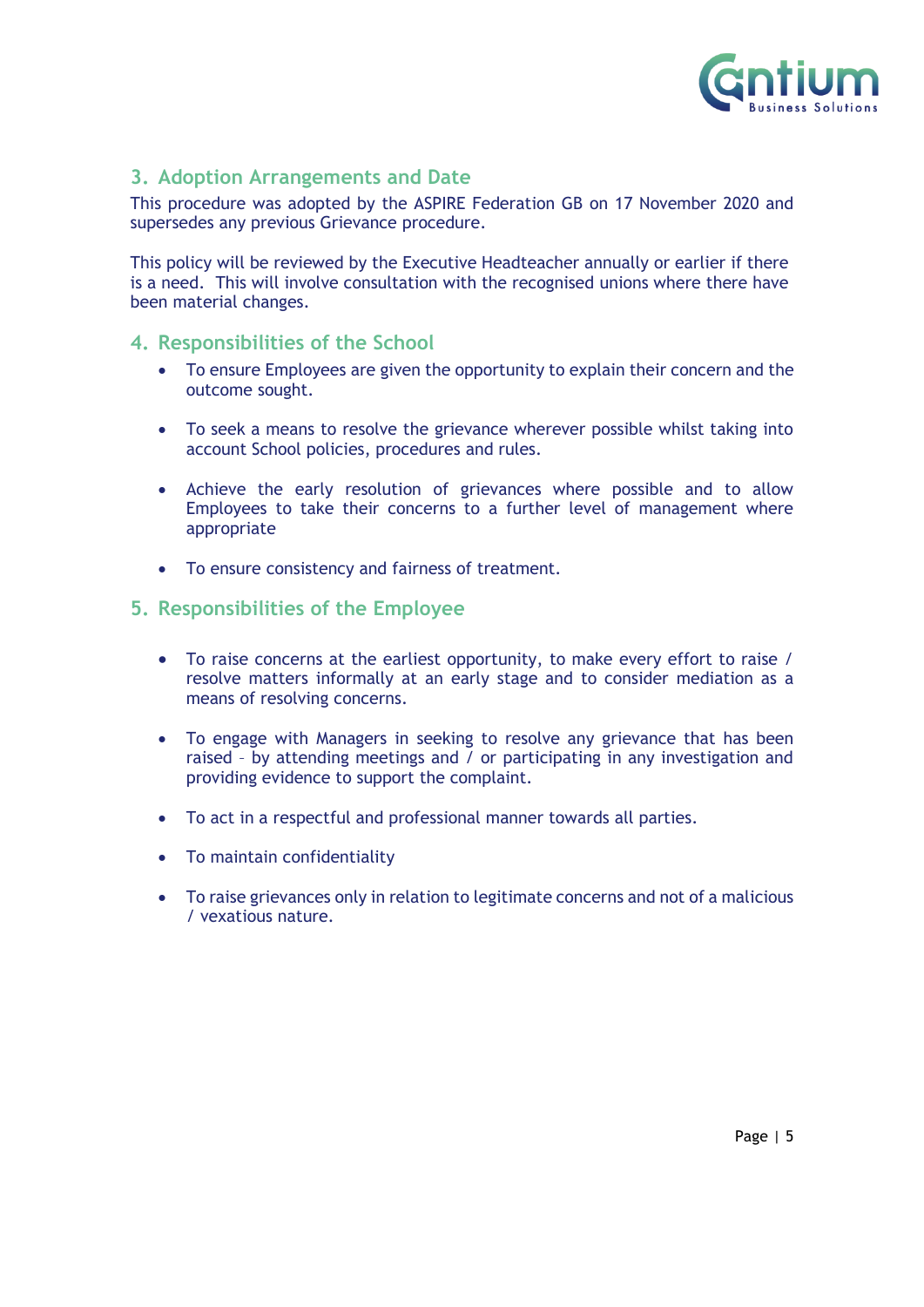

# <span id="page-5-0"></span>Part B - Procedure

# <span id="page-5-1"></span>**6. Definition**

A grievance is defined as:

*'concerns, problems or complaints that Employees raise with their Employers'* 

#### *(Acas Code of Practice Discipline and Grievance)*

This may include a problem or concern that an Employee or group of Employees has about their work, working conditions, or relationships with and actions of their manager or colleagues.

# <span id="page-5-2"></span>**7. Timescales for Raising a Grievance**

A grievance should not be raised if the event, act or issue (or last of a series of acts, events or issues) complained of occurred more than 3 calendar months prior to an Employee raising a complaint.

Should an employee wish to raise a complaint outside of this period they will need to demonstrate that:

- They have made reasonable attempts to resolve the matter informally outside of the grievance process
- They could not reasonably be expected to have known about the issue and have raised the complaint within 3 months of first becoming aware of it.

# <span id="page-5-3"></span>**8. Authority to Act**

#### *Guidance Note:*

*The individual / manager to whom complaints should be addressed should be stated within this policy. Schoools / Academies may wish to specify alternative arrangements. As a general principle formal grievances should be raised with a more senior manager who is not the subject of the grievance and appeals heard by the next tier of management.*

The table below indicates the appropriate person for an Employee to address a grievance to depending on the nature of the complaint.

| Nature of Grievance | Informal                  | Formal                    | Appeal                |
|---------------------|---------------------------|---------------------------|-----------------------|
| Employee against    | Colleague who the         | Line Manager /            | Headteacher /         |
| colleague           | complaint is about        | Headteacher               | Governor or           |
|                     | or Line Manager /         |                           | <b>Governor Panel</b> |
|                     | <b>Headteacher</b>        |                           |                       |
| Employee against    | Line Manager or           | Headteacher               | Governor or           |
| line manager        | Headteacher               |                           | <b>Governor Panel</b> |
| Employee against    | Headteacher or            | <b>Chair of Governors</b> | <b>Vice Chair</b>     |
| Headteacher         | <b>Chair of Governors</b> |                           |                       |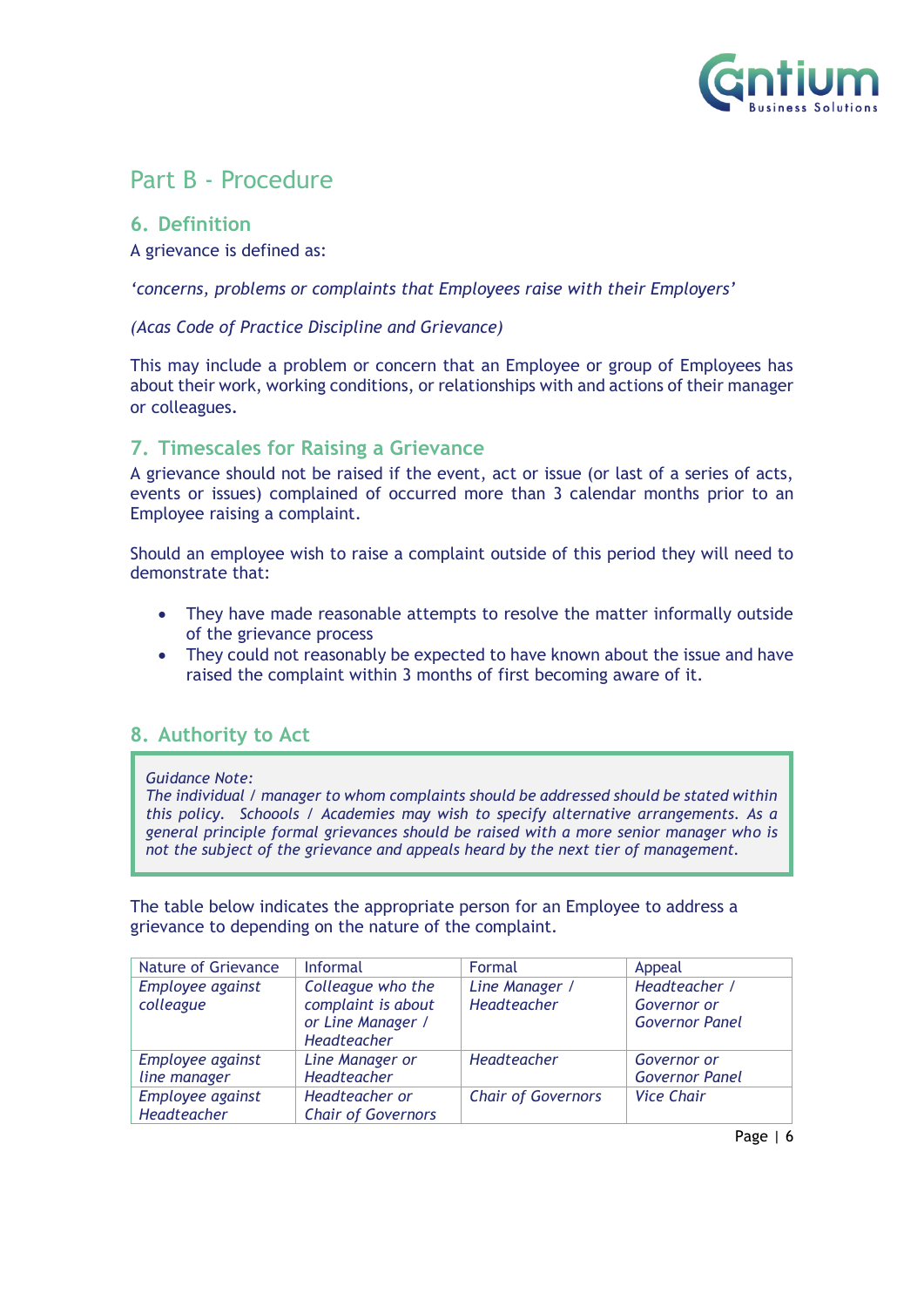

| Employee about his | 'Headteacher / Line | Headteacher / Line | Headteacher /         |
|--------------------|---------------------|--------------------|-----------------------|
| / her own          | Manager             | Manager            | Governor or           |
| employment         |                     |                    | <b>Governor Panel</b> |

In this procedure the manager considering the complaint is referred to as the 'Grievance Officer'.

#### **Informal Grievances**

Every effort should be made to informally resolve grievances before resorting to the formal stages of this procedure.

Grievances relating to an Employee's own employment should initially be raised with the Employee's Line Manager.

Grievances relating to colleagues or Line Manager should wherever possible be raised informally with the individual who the complaint is about in the first instance. If the Employee feels uncomfortable doing this, they should raise the issue with their Line Manager who may be able to facilitate a discussion between all parties regarding the concerns.

In instances where the complaint is against an Employee's Line Manager – complaints should be raised with the next level manager - who may be able to facilitate a discussion between all parties regarding the concerns.

In exceptional circumstances and where it's not deemed appropriate for a complaint to be addressed informally an Employee may raise a formal grievance without first seeking to resolve the matter informally.

#### **Formal Grievances**

If it is not possible to resolve a grievance informally, an Employee may raise the matter formally in writing stating the basis for the grievance and the resolution sought. The Grievance should be raised with the Employee's Line Manager (or with the next level of management if the grievance issues involve the Line Manager). In instances where the grievance is against the Headteacher – any formal grievance should be raised with the Chair of Governors.

It should be noted that at the formal stage the Grievance Officer may be the same person who facilitated a discussion at the informal stage or may be another appropriate manager.

#### **Complaints raised by the Headteacher**

Where the Headteacher has a grievance, the matter should be raised formally with the Chair of Governors, or in instances where the complaint is against the Chair of Governors, the matter should be raised with the Vice Chair.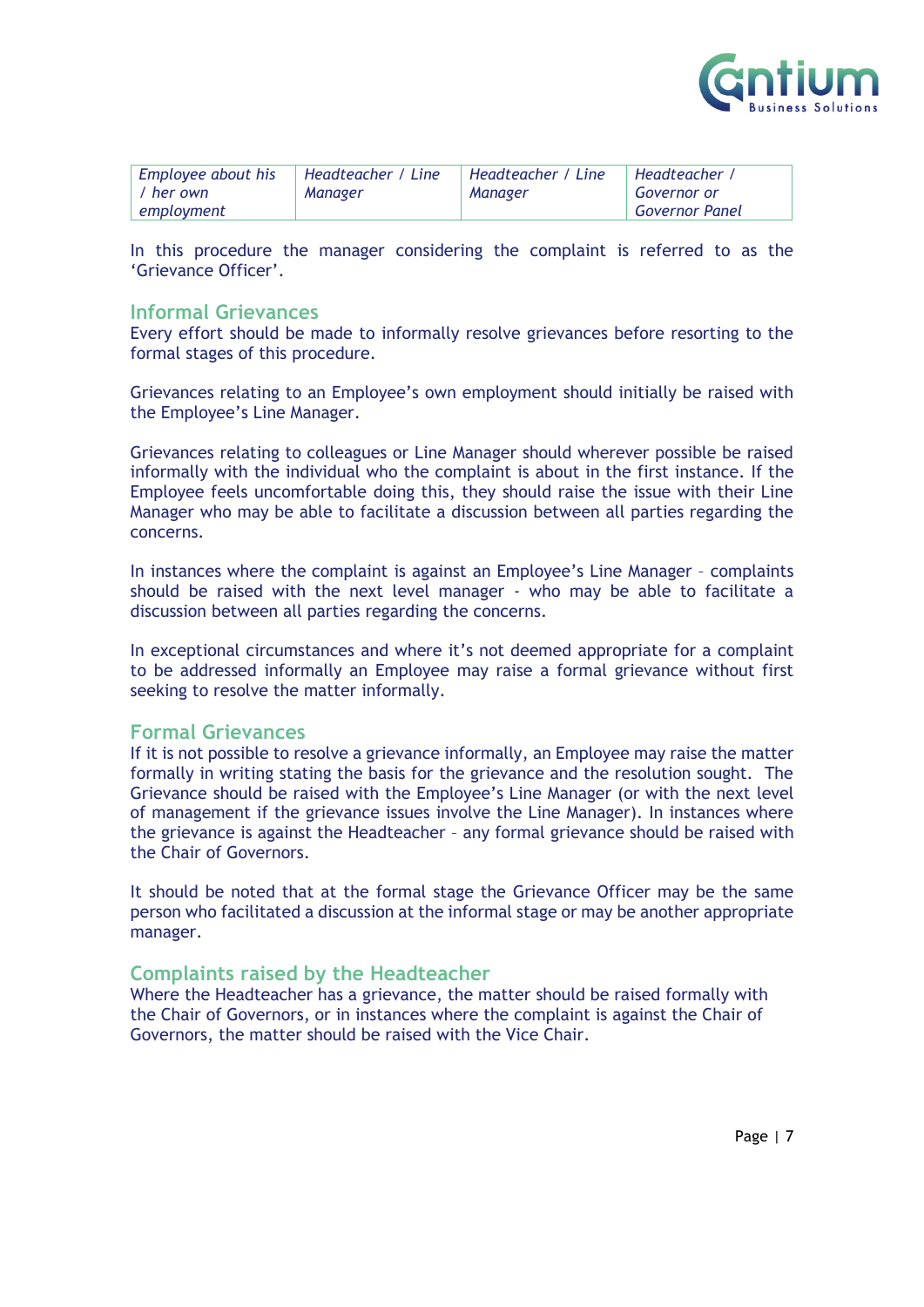

#### **Grievance Appeals**

Appeals should be heard by a more senior manager to the manager who initially considered the formal grievance. In instances where there is not a higher level of management within the School's structure – appeals may be heard by either an individual governor or a panel of no more than 3 members of the Governing Body.

#### **Collective Grievances**

This procedure may also be used by groups of employees who have a collective grievance (or on their behalf by their recognised trades union) and, if the situation arises, the words 'group of employees' should be substituted for 'employee' throughout this procedure.

When dealing with groups of employees, representatives of the group, or where desired a trade union representative, may be asked to make representations on behalf of the group.

#### <span id="page-7-0"></span>**9. Right to Representation**

Employees who raise or are the subject of a complaint have the right to be accompanied by a workplace colleague or trade union representative at any formal meetings held as part of this procedure.

A workplace colleague or trade union representative may also attend an investigation meeting.

Due and careful consideration will also be given to any request from an Employee to be accompanied by a workplace colleague or trade union representative at informal meetings. However it should be noted that the presence of a representative does not make the meeting formal.

#### <span id="page-7-1"></span>**10. Timescales**

#### *Guidance Note:*

*These are suggested timescales. Schools / Academies may choose to adopt alternative reasonable timescales should they wish.*

*ACAS guidance suggests issues should be dealt with promptly. Meetings and notification of decisions should not be unduly delayed. 5-10 working days is generally regarded as a reasonable timeframe*

Grievances will be addressed promptly and without undue delay in achieving an outcome for all parties. Indicative timescales are set out below – however these may vary depending on the circumstances of the case:

| <b>Informal Stage</b> | Informal Grievance raised      | $\perp$ Meeting held and outcome reached as soon $\parallel$<br>as is practicable |  |
|-----------------------|--------------------------------|-----------------------------------------------------------------------------------|--|
|                       | <b>Formal Grievance raised</b> | Within 5 working days following the<br>outcome of the Informal stage              |  |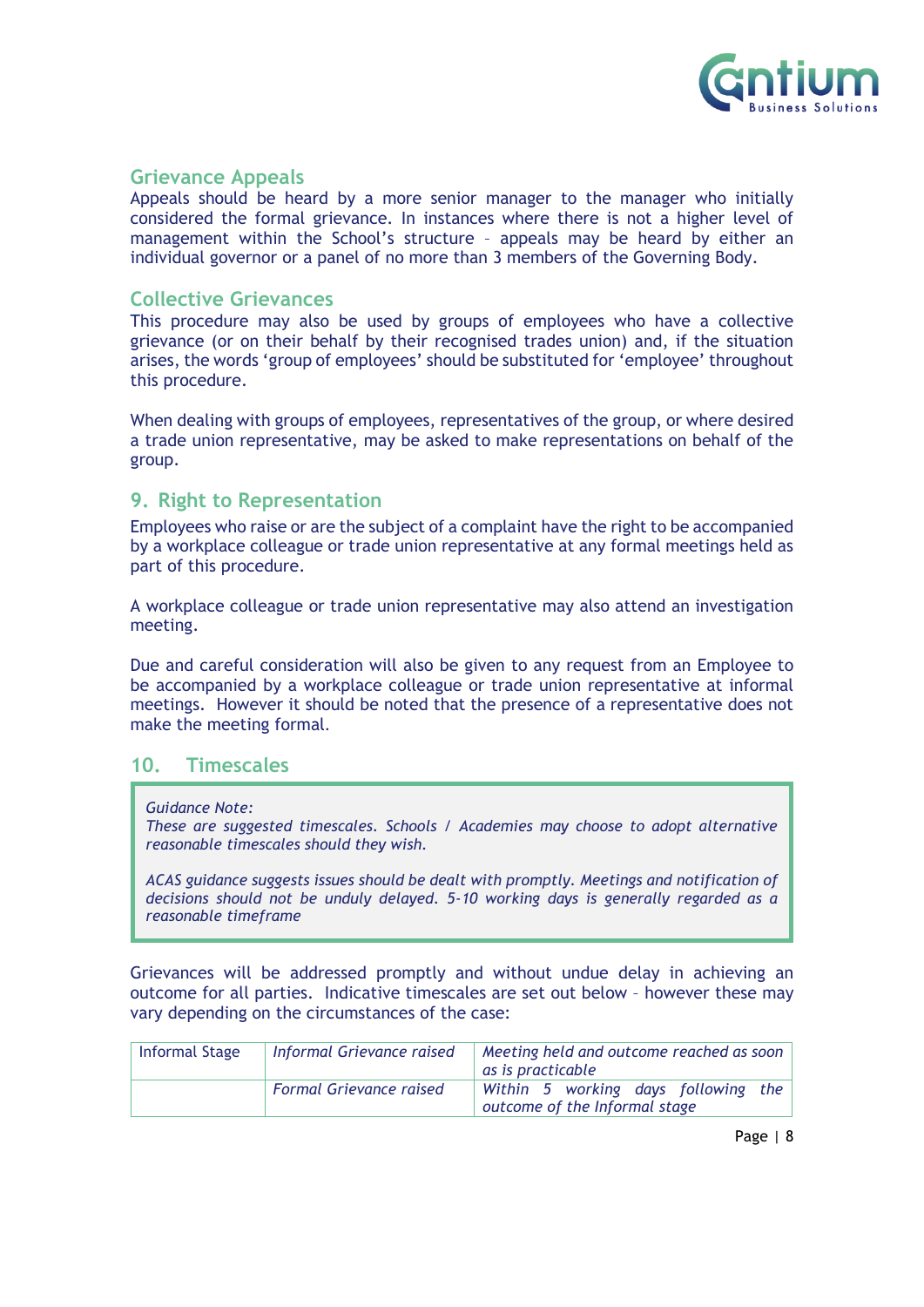

| <b>Formal Stage</b> | <b>Grievance Meeting</b>                   | Within 10 working days of receipt of formal<br>complaint                                                                                  |  |
|---------------------|--------------------------------------------|-------------------------------------------------------------------------------------------------------------------------------------------|--|
|                     | <b>Grievance Outcome</b><br><b>Meeting</b> | As soon as practicable. Where meeting is<br>adjourned within 10 working days of the<br>conclusion of any investigation or other<br>action |  |
|                     | <b>Written Outcome</b>                     | Within 5 working days of the Grievance<br><b>Outcome Meeting</b>                                                                          |  |
| Appeal<br>Appeal    |                                            | Appeal to be made within 5 working days<br>of the receipt of the written outcome                                                          |  |
|                     | Appeal Meeting                             | Within 10 working days of receipt of<br>written appeal                                                                                    |  |
|                     | Written Appeal outcome                     | Within 5 working days of the appeal<br>meeting                                                                                            |  |

For the purpose of this procedure working days will normally refer to the 195 days of the school year for teachers employed under the terms of the School Teachers' Pay and Conditions Document.

For support staff employed on a term time only basis working days will normally refer to the days worked under their contract or for staff employed on contracts outside of the school term will mean all days excluding weekends and bank holiday days.

With agreement meetings may take place at other times outside of an Employee's normal working days.

Should an investigation be necessary, anticipated timescales for completing this will be communicated. Where additional time is required all parties will be advised.

All parties must take all reasonable steps to avoid delays, make every effort to attend the meetings required under this procedure and to provide any information requested by the Grievance Officer or Investigating Officer promptly.

If an Employee exceeds the time limits stated without good reason the grievance will be considered as being out of time and no further action will be taken.

# <span id="page-8-0"></span>**11. Support and Conduct during the Process**

The School acknowledges that they have a duty of care towards all Employees and consideration will be given to any support or reasonable adjustments required by either party during the process.

Employees are advised that their Trade Union Representatives will be able to provide support and advice to their members. Employees who are not members of a Trade Union may access support via their identified workplace colleague. *(Employees may also wish to make use of the confidential counselling service provided by the School – delete if not applicable to school)*.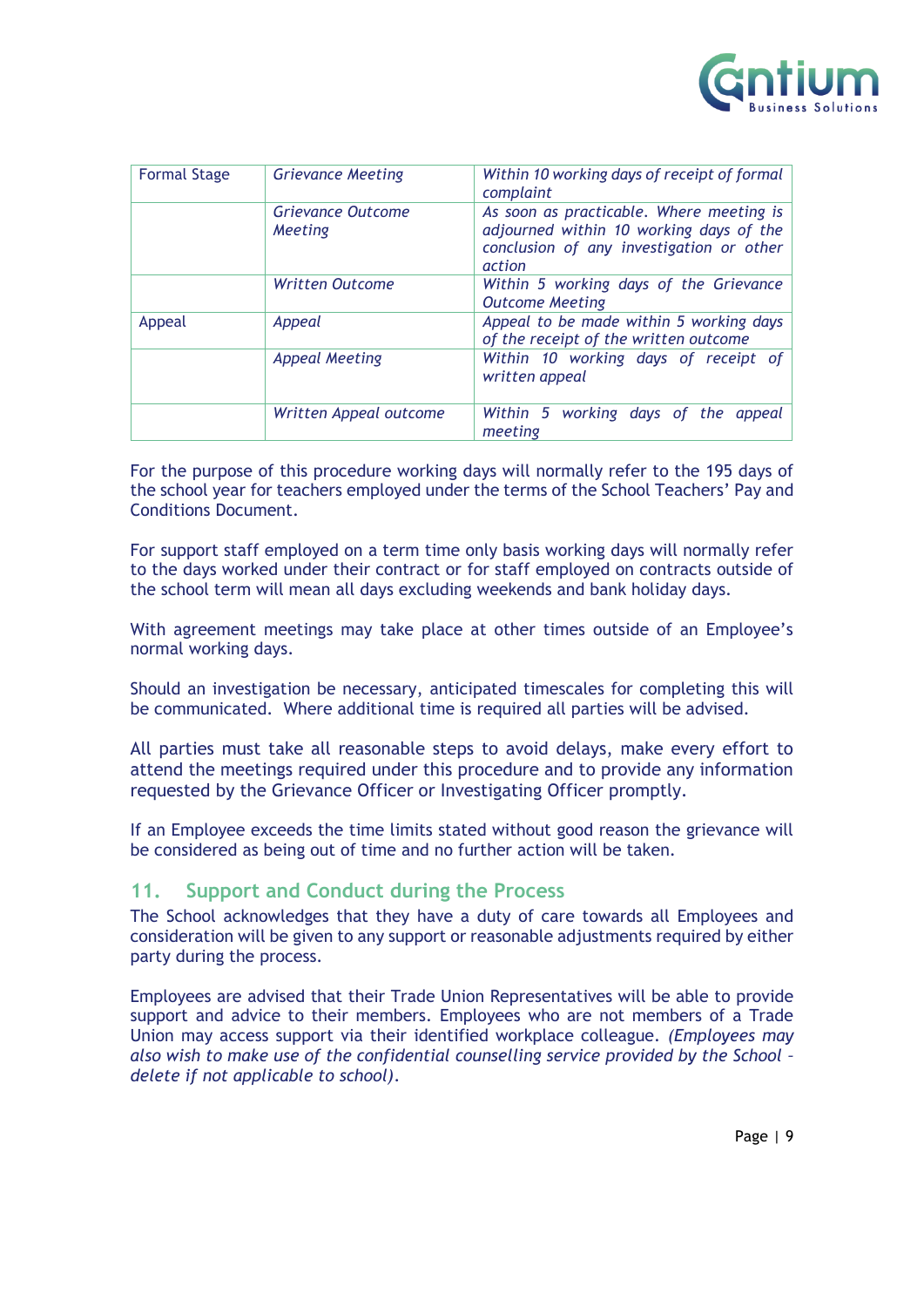

Due respect will be given to the rights of both parties during the process and the School will adopt an objective and balanced approach when addressing complaints. Both parties are entitled to a full and fair opportunity to submit their accounts with a view to reaching a resolution.

Where both parties to the grievance are present at any meeting - the Grievance Officer should endeavour to facilitate respectful dialogue between the parties to assist in identifying a mutually agreeable outcome.

Staff will be protected from intimidation, victimisation or discrimination for raising a complaint or for having a complaint raised against them. Any form of retaliation against a member of staff may be addressed as a misconduct issue.

# <span id="page-9-0"></span>**12. The Role of Mediation**

*Guidance Note:*

*Mediation is not a requirement but may be a useful means of resolving grievances and consideration is encouraged as good practice*

Mediation can often help resolve grievances and is actively encouraged by the School.

Mediation is a voluntary process facilitated by an impartial third party which aims to assist parties reaching in resolution and agreement to a workplace dispute or conflict.

Mediation may be instigated at any stage in the procedure but is encouraged at an early stage as means to improve professional relationships and communication between parties.

During mediation any grievance process would usually be suspended. If at any point any party wishes to withdraw from mediation they may do so, and this procedure may be resumed at the appropriate stage.

# <span id="page-9-1"></span>**13. Informal Action**

*Guidance Note:*

*There is no requirement to allow for an informal stage however ACAS advises that it is best practice to make provision for issues to be resolved informally where appropriate.*

If an Employee has a grievance this should, wherever possible, be raised at the earliest opportunity informally and verbally, in the first instance.

An Employee may also raise the matter in writing if preferred.

In addition to outlining the details of the concerns the Employee should also clearly explain what action or outcome they are seeking.

Page | 10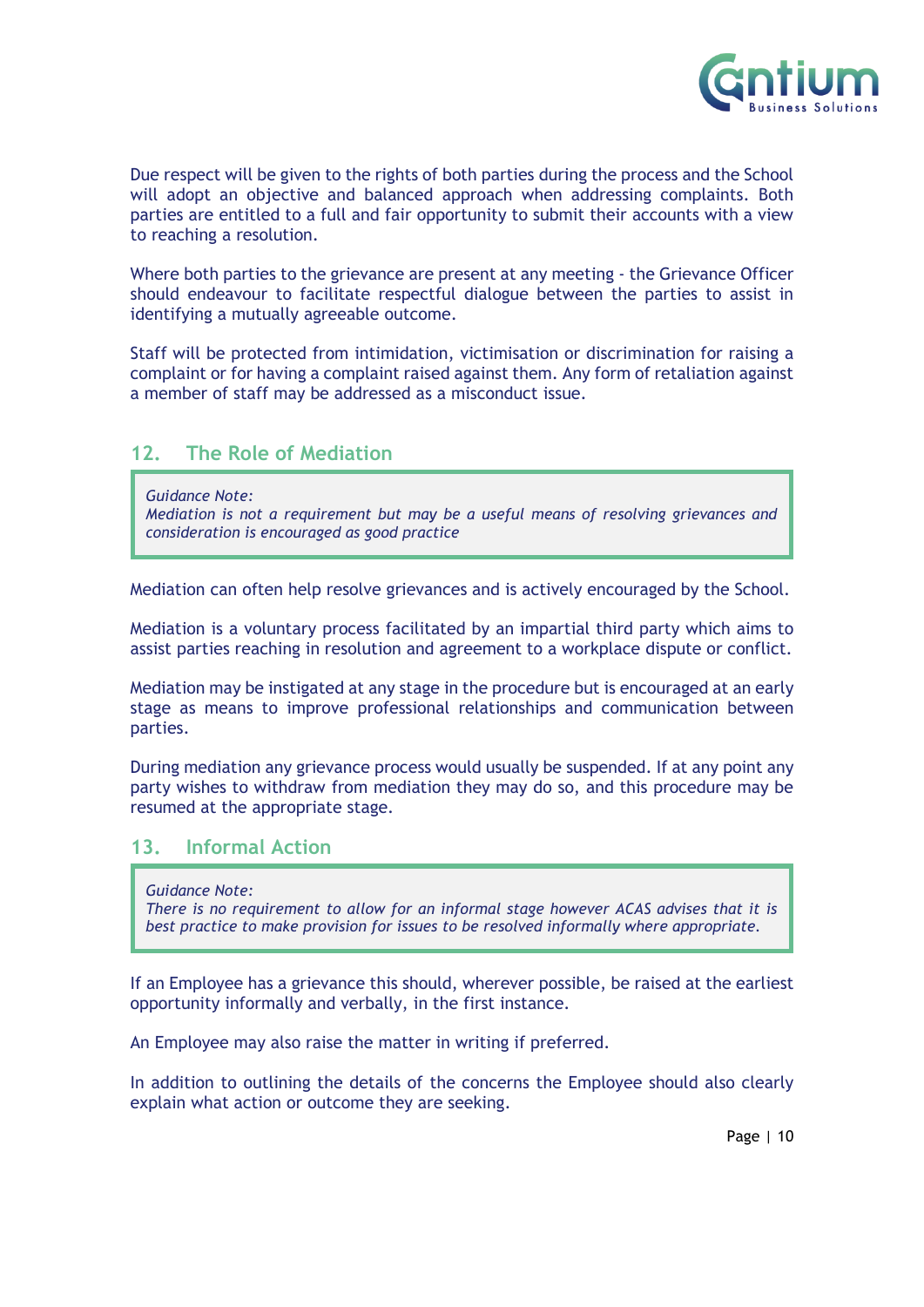

The normal expectation is that the Employee and person who the complaint is against and / or Grievance Officer would arrange a confidential meeting as soon as possible. The purpose of this meeting is to explore the issues and the outcome sought by the Employee with the aim of achieving a resolution or way forward informally that is mutually acceptable.

Where the complaint is against an individual, it would be the normal expectation that all parties should reasonably agree to a joint meeting as a means to seek a resolution to the complaint at this early stage.

Resolutions at an informal stage may include:

- Providing an apology where appropriate
- Agreeing how future communication will take place
- Agreeing future conduct which is acceptable to all parties
- Agreeing alternative work patterns / practices for either or both parties subject to operational and business requirements
- Exploring counselling or workplace mediation
- Agreeing further training, coaching or mentoring

It should be noted that any resolution should take into account School policies, procedures and rules.

Depending on the circumstances more than one discussion may be required to achieve a resolution.

At the end of the meeting(s), all parties should agree what actions will be taken to achieve an acceptable outcome and the timescales for achieving these.

At the conclusion of the informal process a written record may be made detailing the date of the meeting(s), concerns discussed and actions / outcomes agreed. A copy should be shared with all parties.

# <span id="page-10-0"></span>**14. Formal Action**

#### *Guidance Note:*

*ACAS advises that formal grievances should be raised in writing. Where a grievance is not stated in writing the Employer may request that the Employee does so – however failure to put a grievance in writing should not prevent the complaint being considered*.

Where it is not possible for the matter to be resolved informally an Employee may wish to raise a formal grievance.

Where an informal resolution attempt has been unsuccessful, if the employee wishes to make a formal complaint, they must do so in writing within 5 working days of the conclusion of the informal process.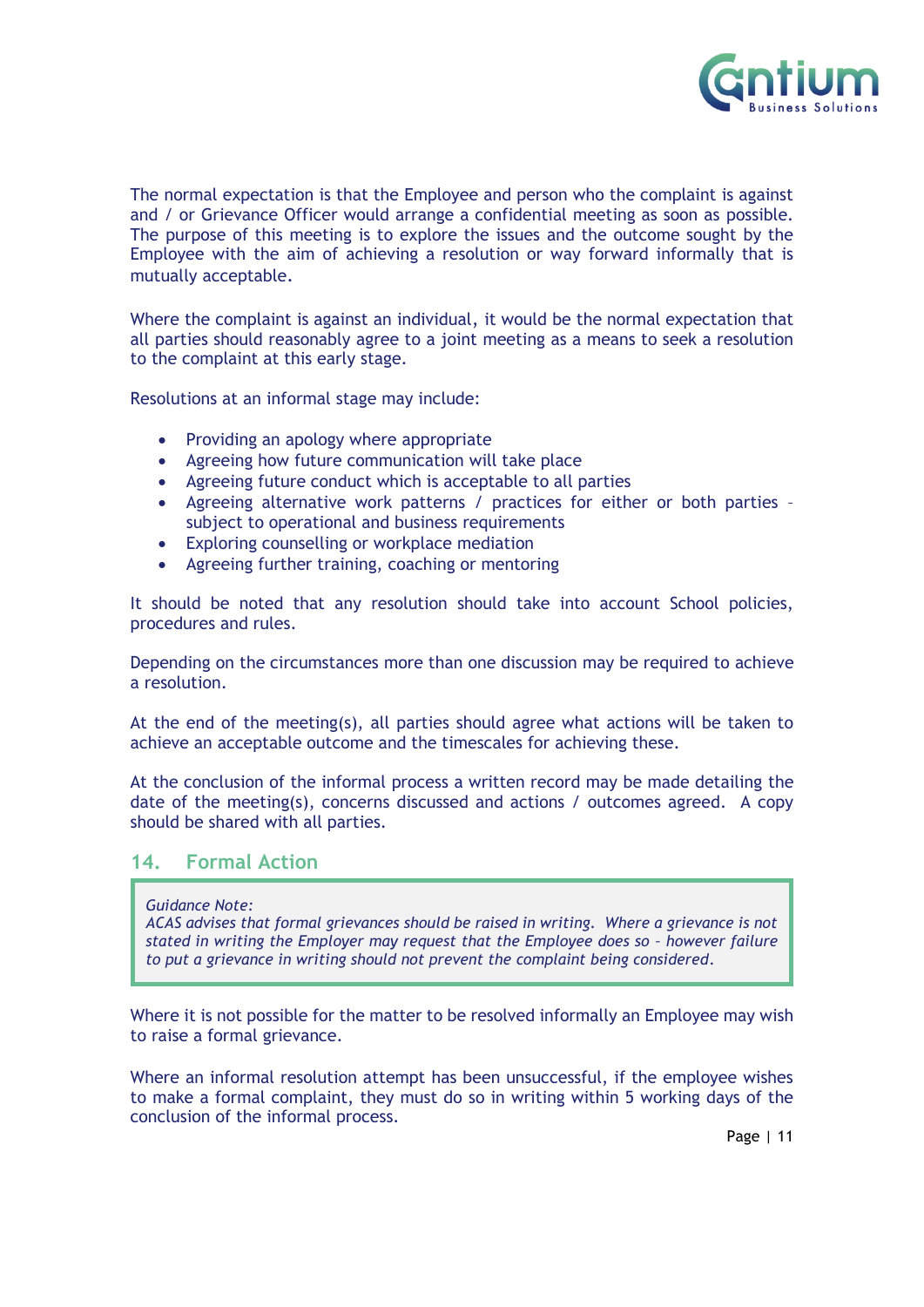

All formal grievances should be raised in writing. The Grievance notification form, attached at Appendix A, may be used for this purpose.

The written notification should set out the concerns objectively, including details of the nature of the complaint as follows:

- the name of the Employee(s) who they are raising a grievance against, if appropriate
- the action or proposed action which has given rise to the grievance, together with specific examples if possible;
- dates and times when incidents occurred, and where they occurred;
- the names of any Employees / other persons who are witnesses to the grievance
- any informal action that the Employee has already taken to try to deal with the grievance

In all cases the Employee should also clearly state what outcome / proposed action they are seeking by raising the grievance.

As far as is possible the Employee should also submit any supporting documentation that is relevant to their complaint with this written notification.

It should be noted that without the grievance being received in writing the Grievance Officer will be unable to progress the complaint. Where it is unclear whether the Employee wishes a written complaint to be addressed under the formal grievance procedure the Grievance Officer will seek to clarify this without unreasonable delay.

In most instances where a Grievance Officer was identified at the informal stage – this individual can continue to consider the complaint at the formal stage.

The Grievance Officer will provide the Employee with written confirmation of receipt of the complaint and confirmation of who will progress the concern.

#### <span id="page-11-0"></span>**15. Formal Grievance Meeting**

The Grievance Officer will arrange a confidential meeting with the Employee within 10 working days of receipt of the formal grievance.

An Employee may be accompanied to a formal grievance meeting by a workplace colleague or trade union representative.

The purpose of this meeting is to:

- Provide an Employee with the opportunity to explain their grievance in full and consider / clarify the details of the complaint
- Gather any evidence that the Employee wishes to submit in support of their complaint
- Gather any documentation that the Employee wishes to submit in support of their complaint – where not provided in the complaint notification
- Identify any witnesses to the grievance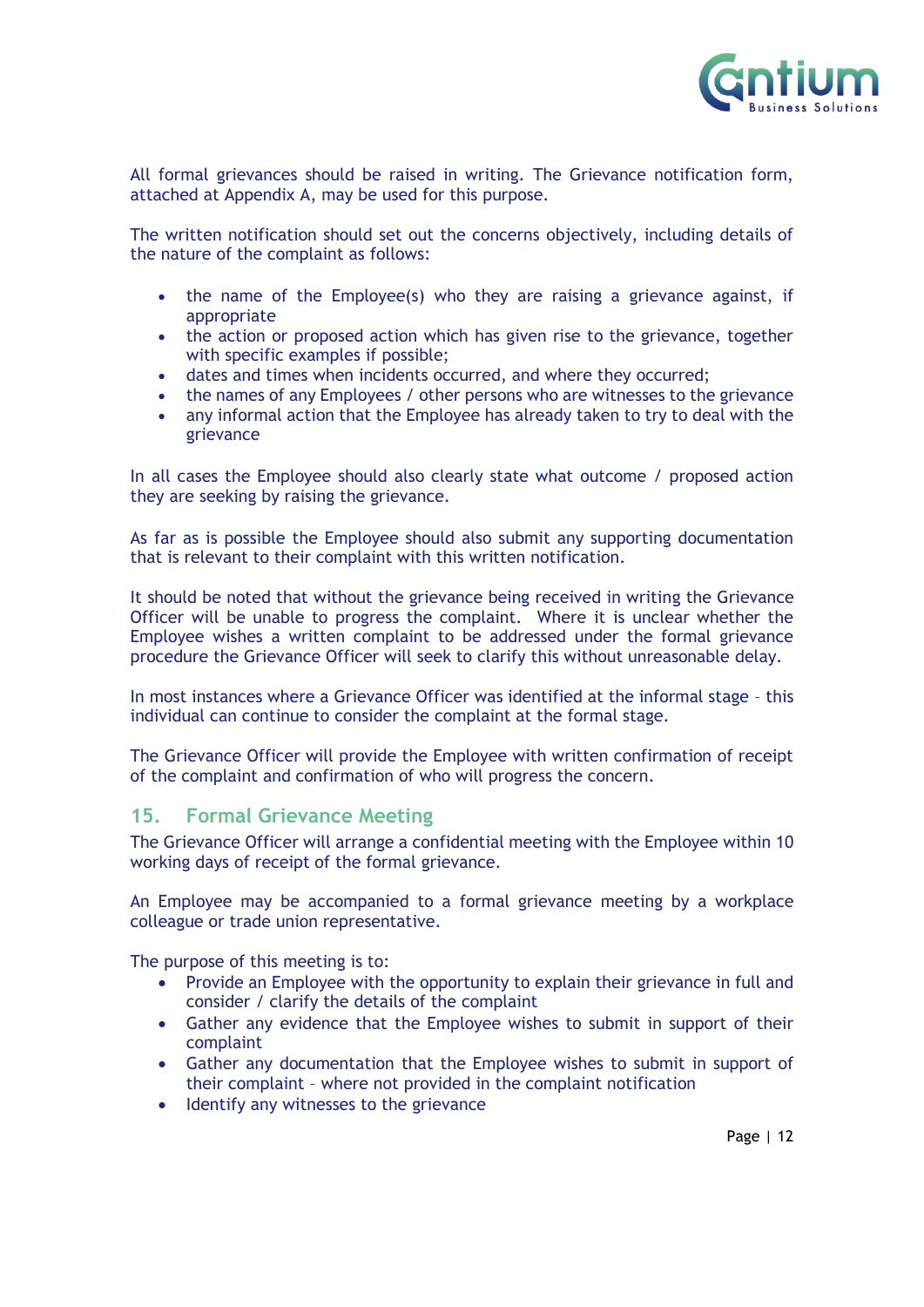

- Explore and consider the outcome that the Employee is seeking
- Determine the outcome of the complaint / reach a resolution at the initial meeting if appropriate
- Determine what further action might be necessary before an outcome can be determined
- Explore other means of resolving the complaint which may be considered as an alternative to undertaking an investigation e.g. a joint meeting, mediation

It should be noted that no new complaints can be added after this meeting unless agreement is given by the Grievance Officer.

If appropriate, the meeting may be adjourned by the Grievance Officer to:

- Consider the information presented, allow for deliberations and make their decision
- Undertake a simple fact finding exercise themselves this may include speaking to witnesses and reviewing necessary documents
- Commission a formal investigation and appoint an Investigating Officer
- Identifying other resolutions as outlined at the informal stage
- Arrange a joint meeting between the parties
- Allow time for mediation between parties
- Consider whether any other further action might be appropriate

It may be that a combination of these actions are appropriate in certain circumstances.

Where it is not possible to provide an outcome to the grievance during an initial meeting, the Grievance Officer will confirm in writing the action that is proposed to progress the complaint and the anticipated timescale for completion.

# <span id="page-12-0"></span>**16. Formal Investigation**

*Guidance Note:*

*ACAS advises that Employers should undertake any necessary investigations to establish the facts of the case. A full formal investigation may not be necessary in all circumstances.*

Consideration should be given to undertaking as much investigation as is reasonable and appropriate in order to gain a full understanding of the circumstances surrounding the grievance.

In some instances it may be necessary for the Grievance Officer to commission a formal investigation - however it should be noted that a formal investigation will not take place as a matter of course and without careful consideration of other means to resolve the complaint. In many instances an informal fact finding exercise will be sufficient. Where a formal investigation is necessary this will be undertaken in accordance with the School's Disciplinary Procedure. Any issues of misconduct identified by an investigation will also be addressed under this Procedure.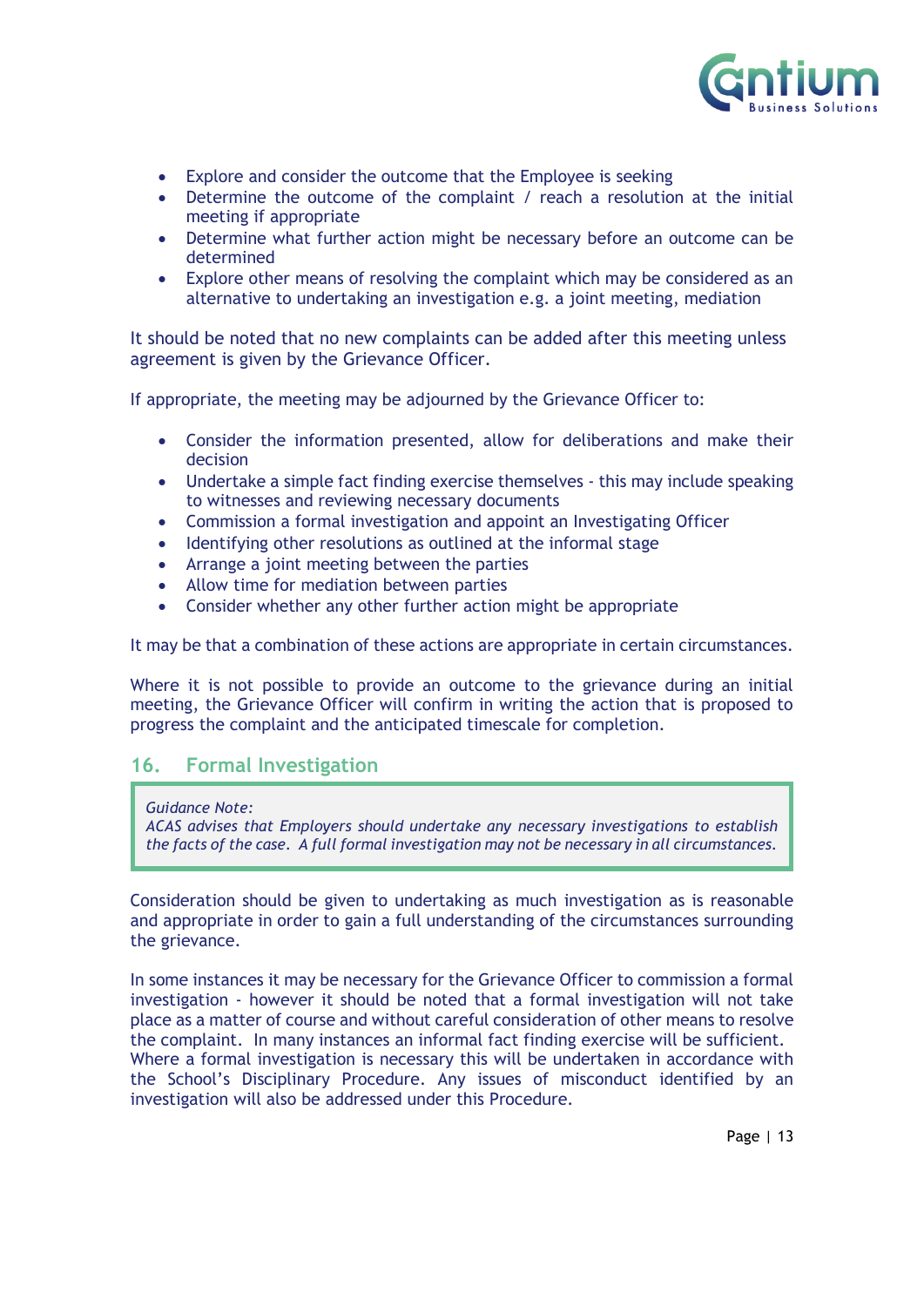

An Investigating Officer will be appointed to objectively establish the facts and determine, on the balance of probabilities, whether there is evidence to substantiate the grievance.

Should the complaint relate to an Employee - the Employee who the complaint has been made against will be notified in writing of the nature of the concerns. The Employee will be invited to attend a formal interview and given full and fair opportunity to respond to the concerns, explain his / her conduct and any mitigating circumstances. The Employee should be advised that should the complaint be upheld; formal disciplinary action may be taken against them.

Where the complaint relates to an Employee's own employment, working environment or terms and conditions the Investigating Officer will interview the responsible manager as part of the investigation.

Both parties may be accompanied to an investigation meeting by a workplace colleague or trade union representative.

The Investigating Officer may also conduct a formal interview with other Employees identified as witnesses to the complaint. Witnesses providing evidence to an investigation should be advised that information provided may be used as evidence and / or they may be called to present this at a subsequent hearing.

A written report will be produced of the investigation findings and shared with the Grievance Officer.

The investigation findings will inform the Grievance Officer's response to the grievance.

It may not be appropriate or useful in resolving the grievance to share the full investigation report with the parties to the grievance. In such circumstances a summary document or anonymised text may be made available as the Grievance Officer considering the complaint deems appropriate.

Should the matter subsequently be considered under the School's formal disciplinary procedure - the investigation report may be shared as evidence for this process.

# <span id="page-13-0"></span>**17. Communicating the Outcome of the Formal Grievance**

Having considered the matters raised, the Grievance Officer may be able to determine the outcome of the grievance or agree actions to address the complaint raised and resolve the grievance during the course of the meeting.

Where this is not possible the formal grievance meeting will be reconvened at the earliest opportunity following the completion of any investigation or agreed actions.

The purpose of this meeting is to: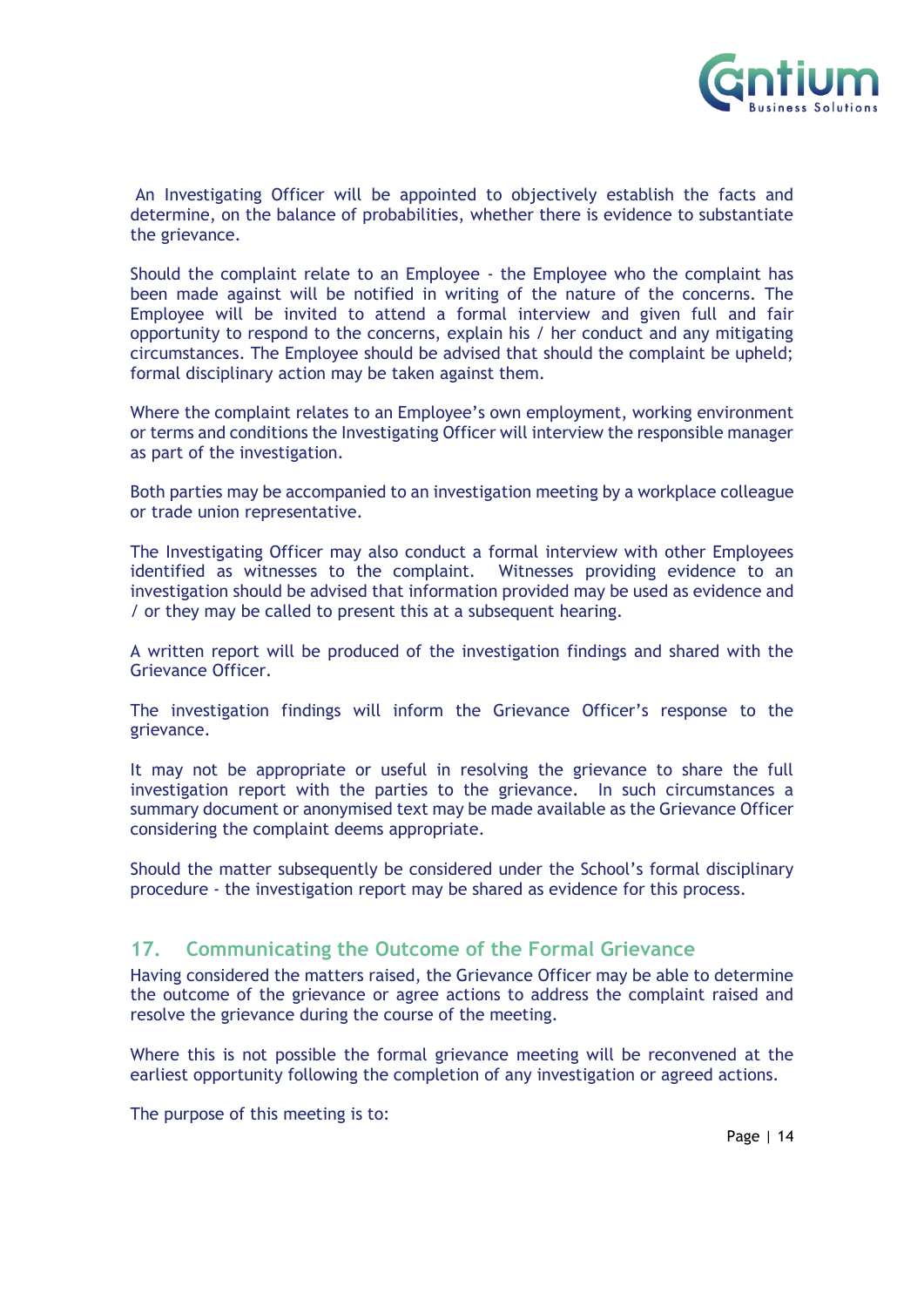

- Communicate the outcome of the grievance and the reasons for this decision to the Employee – with reference to the findings of any investigation
- Communicate any recommendations or actions to the Employee
- Advise the Employee that they may appeal against this decision

The outcome meeting will be arranged without undue delay and where possible within 10 working days of the conclusion of any investigation or other follow up action where this is necessary.

An Employee may be accompanied by a workplace colleague or trade union representative at this meeting.

The Grievance Officer may determine the following outcomes:

- The Grievance is upheld in full, or
- The Grievance is upheld in part, or
- The Grievance is rejected

In addition to the above, the Grievance Officer may recommend that further action such as mediation or training be considered to resolve the situation. It should be noted that any resolution should take into account School policies, procedures and rules.

The Employee will be notified of the outcome verbally following any deliberation or further investigation as is necessary. In all instances the Employee will be notified of the outcome in writing usually within 5 working days of the date of the meeting or the decision being reached. This notification will include:

- The outcome and the reasons for the decision
- A summary of the facts that the Grievance Officer considered in coming to their decision – including the findings of any investigation
- Any recommendations or agreed actions for the parties to take
- Advising the Employee that they may appeal

It should be noted that where a complaint was against another Employee and the grievance is upheld – the Employee who raised the grievance does not have the right to know what future formal / informal disciplinary or management actions may be taken against the individual.

Appropriate information will be made available about the investigation and grievance outcome to the employee who the complaint is against along with any relevant recommendations to support the ongoing relationship between the parties.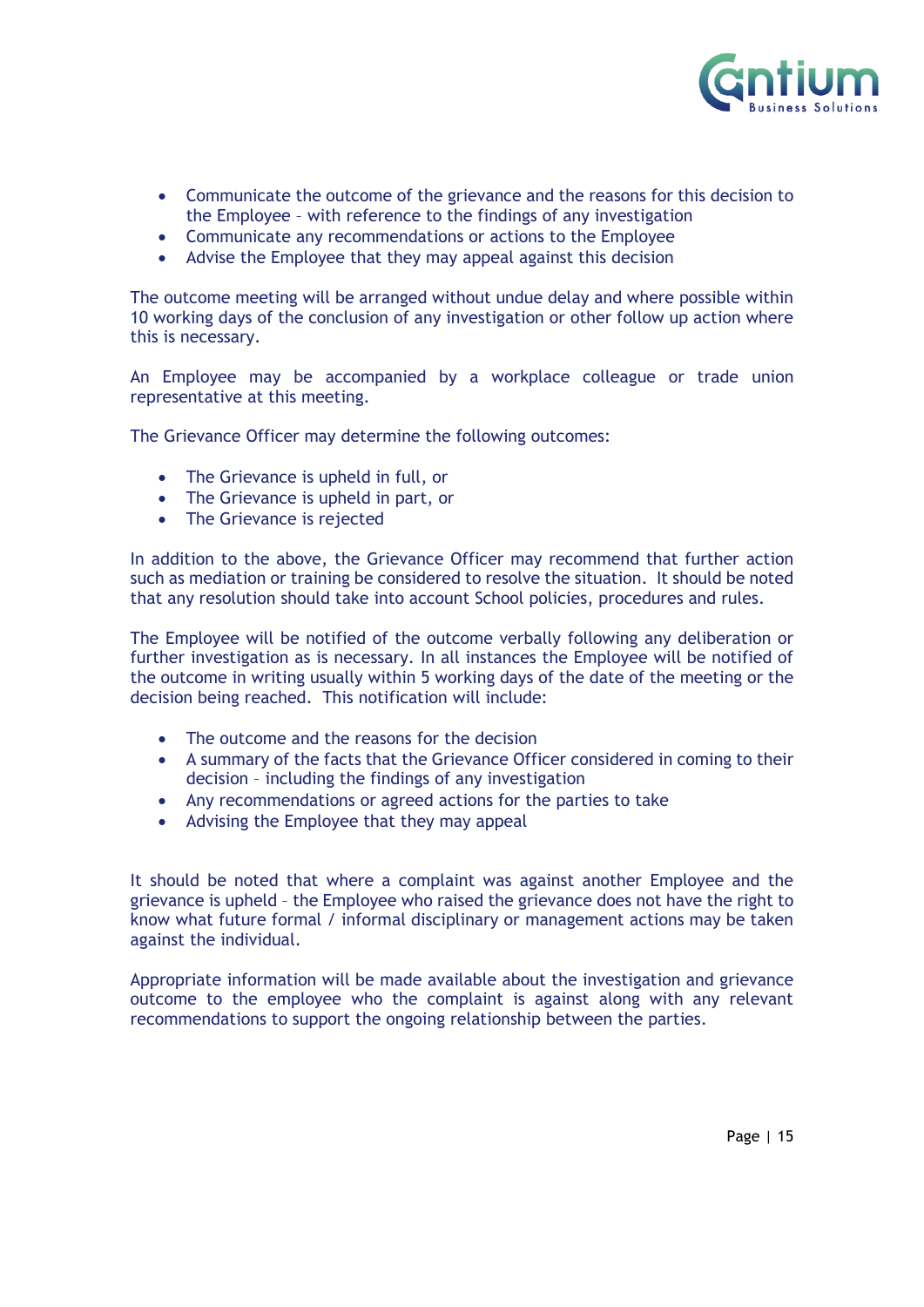

# <span id="page-15-0"></span>**18. Grievance Appeal Meeting**

#### *Guidance Note:*

*There is no statutory right of appeal against a the outcome of a grievance complaint but it is generally regarded as best practice and advised by ACAS. Appeals should be heard wherever possible by an individual who has had no prior involvement in the matter.*

Where an Employee feels that their Grievance has not been satisfactorily resolved by the Grievance Officer they may appeal against the outcome.

Appeals should be made in writing to the Grievance Officer, within 5 working days of receipt of the written outcome of Formal Grievance. The letter of appeal should clearly state the specific grounds on which the Employee is making the appeal and why they are dissatisfied with the decision. A copy of the original written grievance form / letter and any supporting documentation should also be submitted.

An appeal meeting will be arranged without undue delay and where possible within 10 working days of receipt of the written appeal.

The appeal meeting will be heard by an Appeal Officer - more senior manager than the original Grievance Officer. Where there is not a more senior manager the appeal may be heard by a member / panel of the Governing Body. Those considering the appeal will not have had involvement in the grievance at the earlier stages.

An Employee may be accompanied to an appeal meeting by a workplace colleague or Trade Union

Representative. At an appeal meeting the Appeal officer or Panel will review:

- The original grievance outcome decision
- The Employee's reasons for raising an appeal
- Any further representations made or information presented by the Employee

It may be appropriate for the Grievance Officer to be present throughout the Appeal Meeting – this will be at the discretion of the Appeal Officer/ Panel.

Based on the information presented, the Appeal Officer / Panel may determine the following outcomes:

- The original grievance decision is upheld in full, or
- The original grievance decision is upheld in part, or
- The original grievance decision is overturned

In addition to the above, the Appeal Officer or Panel may recommend that further action such as mediation or training be considered to resolve the situation.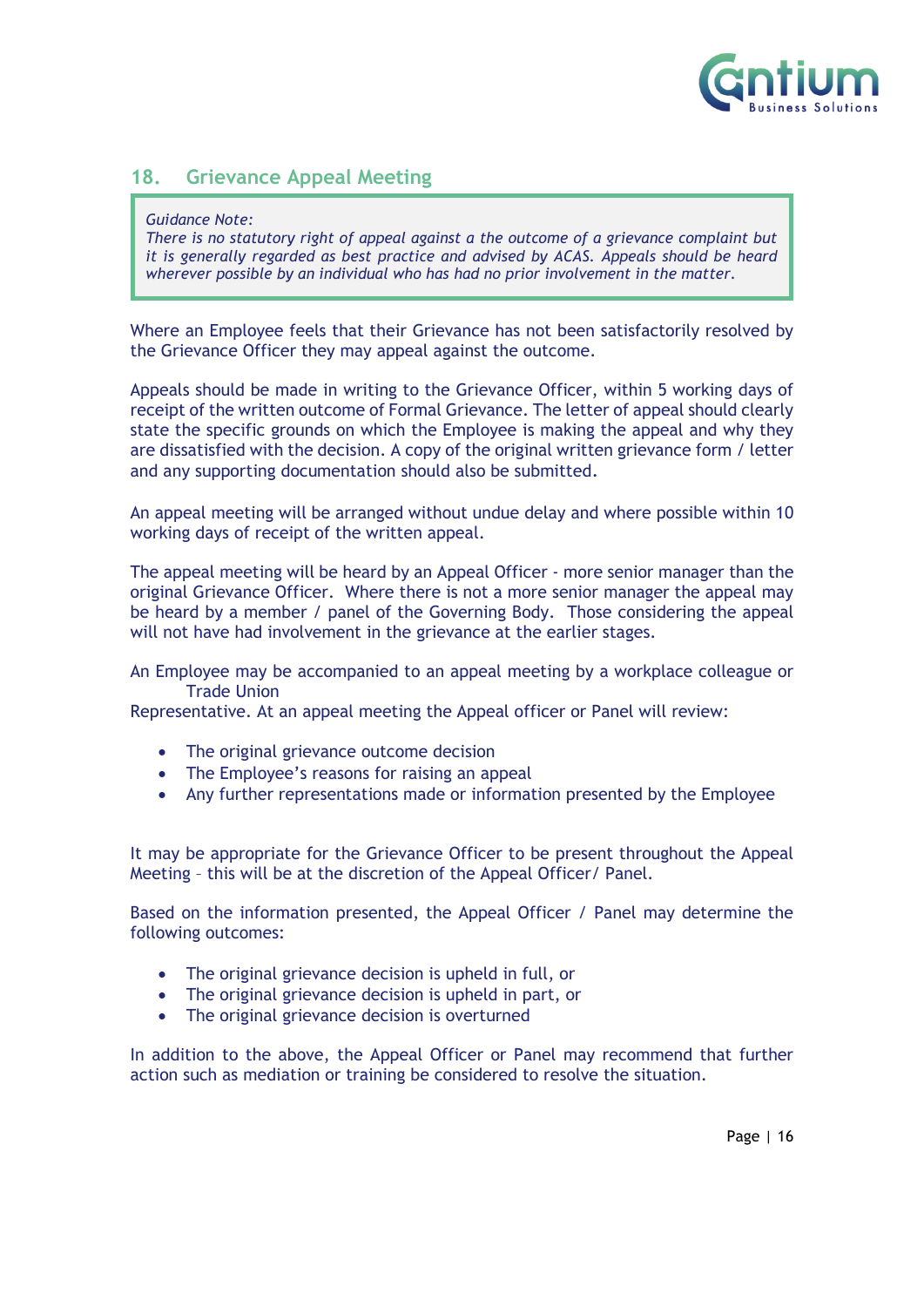

Where possible the employee will be advised verbally of the outcome at the conclusion of the meeting or following any deliberations that may be necessary. Where this is not possible the Appeal Officer will determine the outcome at the earliest opportunity and the outcome communicated in writing to the Employee.

In all instances the Employee will be notified of the outcome in writing usually within 5 working days of the date of the meeting or the decision being reached. This will include:

- The outcome and the reasons for the decision
- A summary of the facts that the Appeal Officer or Panel considered in coming to their decision
- Any recommendations or agreed actions for the parties to take

Where the grievance complaint is against another employee, they will be notified of the appeal outcome. This may be in writing or at a meeting.

Appropriate information will be made available about the appeal outcome to the employee who the complaint is against along with any relevant recommendations to support the ongoing relationship between the parties.

<span id="page-16-0"></span>The outcome of the appeal is final and there is no further right of appeal.

#### **19. Guidance for Grievance Meetings and Appeals**

Grievance Meetings and Appeals should take place at a reasonable time and place usually during the Employee's normal working hours, unless otherwise agreed with the Employee and, in the case of Employees who work term time only, during the School term. Meetings should not be heard beyond 5pm to protect the welfare of all parties. These arrangements may be varied by mutual agreement.

Consideration should be given to the venue for meetings. There should be adequate rooms for the parties and arrangements to ensure that meetings are conducted with discretion and confidentiality maintained. A venue away from the School site may be appropriate in certain circumstances.

# <span id="page-16-1"></span>**20. Involvement of other parties / witnesses**

In certain instances it may be appropriate to allow other parties / witnesses to attend a formal grievance or appeal meeting where their contribution may assist in understanding the issues being raised.

However, in most cases this will not be necessary as information will be gathered during any fact finding or investigation process.

Should an Employee wish to request that another party attends the grievance or appeal meeting – they should advise the Grievance Officer who will consider each request on case by case basis.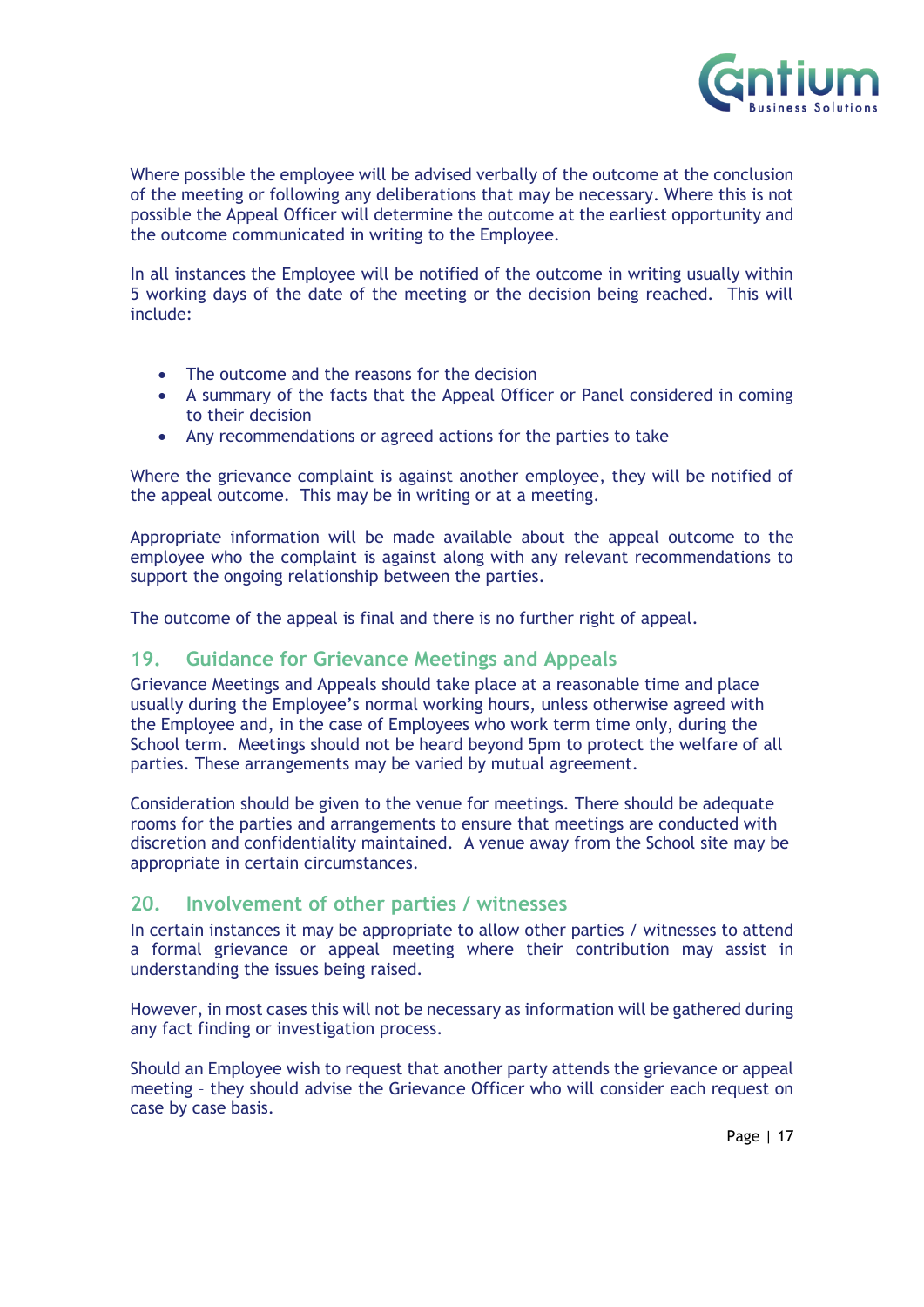

# <span id="page-17-0"></span>**21. Non Attendance at Formal Grievance and Appeal Meetings**

#### *Guidance Note:*

*Employees have a statutory right to request a postponement of a hearing / appeal by up to 5 working days in the event that their representative is unavailable.*

Employees are expected to attend and participate in all meetings. Where an Employee or their representative is unavailable to attend, they should inform the Grievance Officer / Appeal Officer at the earliest opportunity.

If an Employee's representative is unavailable the formal grievance meeting / appeal may be deferred by up to 5 working days from the date of the original hearing.

The Grievance Officer / Appeal Officer will give due consideration to other any request for postponement taking into account the individual circumstances and the reason for nonattendance.

Should an Employee or representative fail to attend a rescheduled meeting or fail to make written representations, the Grievance / Appeal Office may decide that the meeting may proceed in their absence and a decision made based on the available information.

Other than in exceptional circumstances only one postponement will be granted. Thereafter the meeting will proceed whether or not all parties attend.

# <span id="page-17-1"></span>**22. Action pending the outcome of a grievance**

Exceptionally, if circumstances warrant, the School may take action to alleviate the circumstances which have given rise to the complaint pending the outcome of the formal grievance process.

Any change would be temporary pending the outcome of the grievance process and may include alteration to working arrangements or line management responsibilities subject to consideration of the operational needs of the School. Where all other options have been explored, on occasion it may be necessary to suspend with full pay the Employee who the allegation has been made against.

# <span id="page-17-2"></span>**23. Support Following the Conclusion of the Process**

The School expects all parties to work together in a professional and constructive manner following the conclusion of the process. However, it is recognised that ongoing support may be required to re-build damaged working relationships.

Consideration should be given to any measures that may assist with rebuilding working relationships and prevent a recurrence of the situation that gave rise to the original complaint. This may include mediation.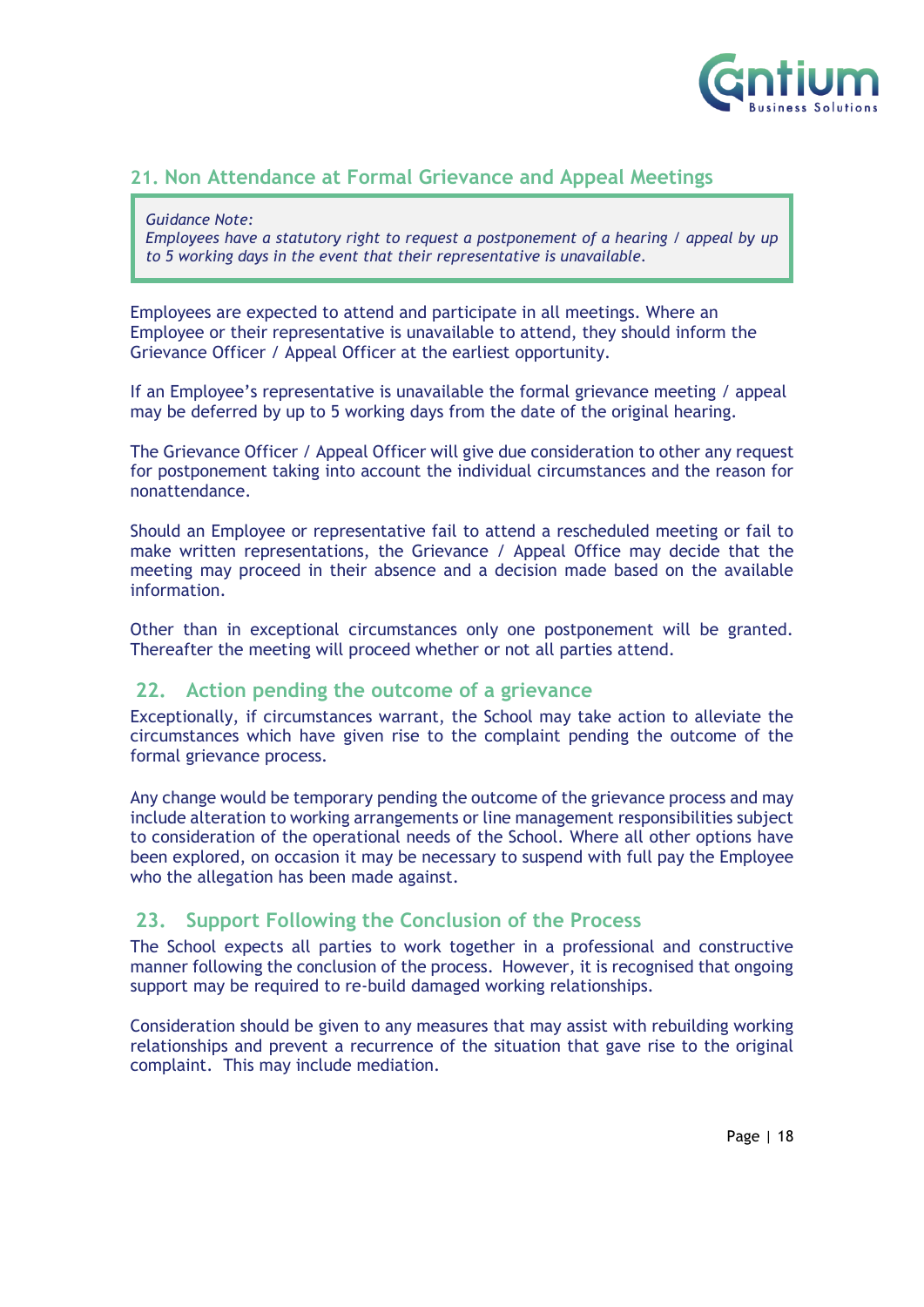

It is expected that all parties should reasonably agree to a joint informal meeting to discuss future ways of working.

Reasonable monitoring will take place to ensure actions or recommendations arising from the grievance are successfully implemented.

#### <span id="page-18-0"></span>**24. Concurrent Management Action**

Employees should be advised that reasonable management action to address concerns relating to employment matters should not automatically be perceived in itself as a reason to raise a grievance.

In the event that an Employee raises a grievance in the course of a disciplinary or capability process, both processes may continue concurrently.

However, each case will be considered on its merits to ensure that the School is acting reasonably.

# <span id="page-18-1"></span>**25. Absence during the process**

In instances where the absence of either party arises following a complaint – the School will seek early advice from on Occupational Health Advisor on how to support the Employee in the management of the absence.

The Grievance Officer may at their discretion decide to proceed with the process in Employee's absence although consideration will be given as to the circumstances.

In cases of absence from work of one of the parties, consideration will be given as to how best to progress the complaint. The Grievance Officer may, at their discretion, decide to proceed with the process in an Employee's absence but in these circumstances alternative arrangements will be discussed with the employee including providing a written statement or for a Trade Union representative or workplace colleague to attend meetings on their behalf.

#### <span id="page-18-2"></span>**26. Anonymous Allegations**

Employees are encouraged to put their name to any grievance complaint.

Where an Employee is concerned about being identified the School may explore appropriate measures to reassure and safeguard the Employee during the process. The School cannot guarantee that anonymous allegations will be considered or formally investigated. This is in accordance with the principles of natural justice where an individual has a right to know who has made a complaint in order to be able to respond fully

# <span id="page-18-3"></span>**27. Malicious / Vexatious Allegations**

Where a complaint is unsubstantiated and found to be of a vexatious or malicious intent, this may be examined in accordance with the School's Disciplinary procedures.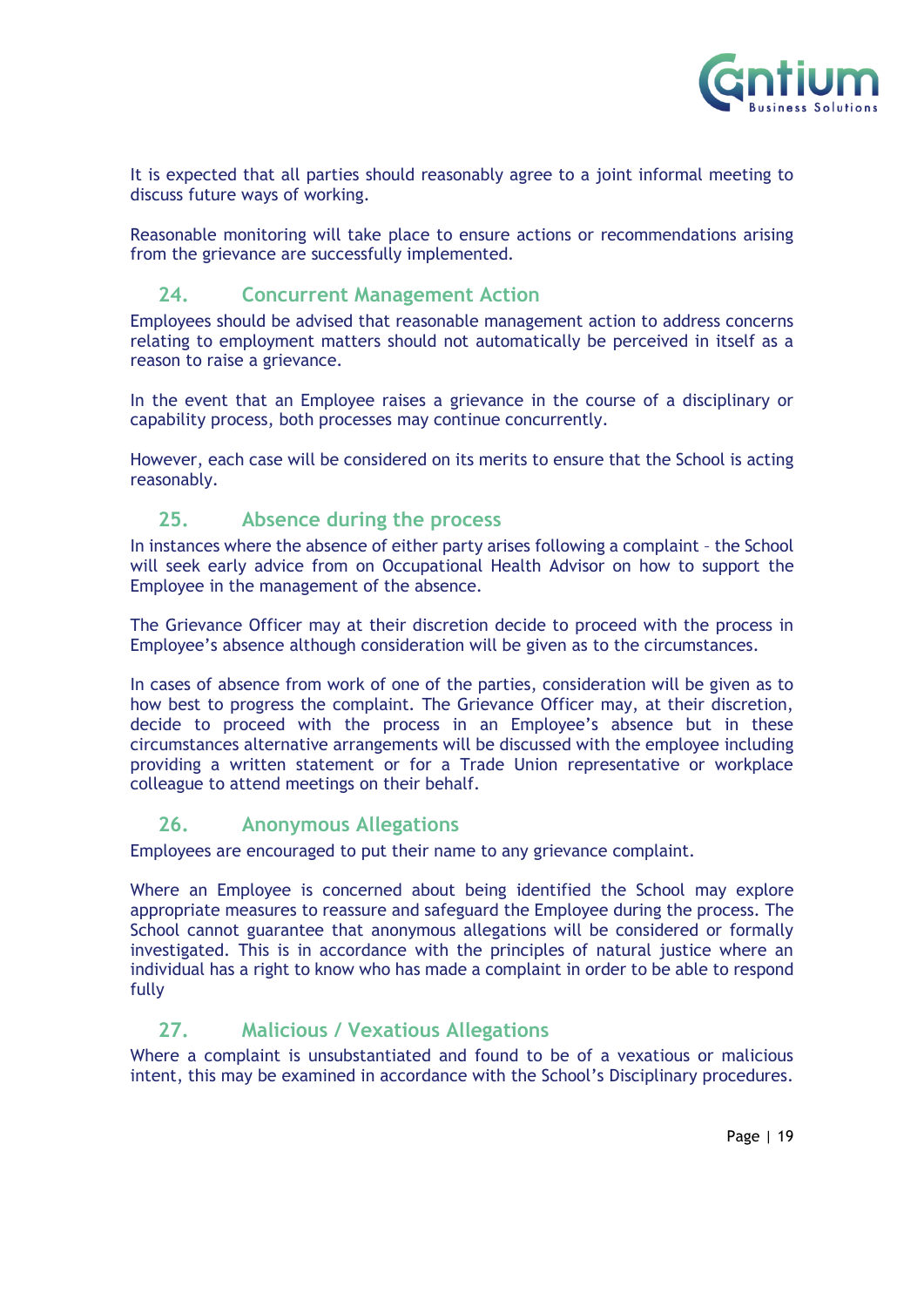

# **28. Record Keeping**

<span id="page-19-0"></span>Accurate and contemporaneous records will be kept throughout the process, including any initial informal process.

Records will be kept detailing the nature of the grievance raised, the response, actions taken, reasons behind any action taken; whether the outcome was subject to appeal, and if so, any further outcome.

At the formal and appeal stage of the grievance process, and should an investigation be undertaken, minutes will be taken.

Minutes may be taken by a clerk who is present at the meeting or transcribed from an audio recording. An audio recording will only be made with the prior consent of the Employee.

Minutes will be shared with the Employee as soon as practicable. The Employee will have the opportunity to check the accuracy of the minutes / notes taken of their evidence and submissions. Where there are discrepancies between the Employer and Employee that cannot be resolved both versions of the minutes will be held on record. Where an audio recording is made this will be shared with the Employee if requested.

Covert recordings of meetings or hearings are expressly prohibited.

<span id="page-19-1"></span>A copy of any outcome letters should be retained on the School personnel file of the Employee raising the complaint

# **29. Confidentiality**

A grievance must be treated by all parties involved in the process as a confidential matter. Discussion with other parties is not acceptable. Confidentiality will ensure that the matter can be dealt with as close to the source as possible and will assist in ensuring that if any action is taken or recommendations made there is a stronger likelihood of a successful outcome.

Failure to respect the confidentiality of the process may be regarded as a disciplinary matter.

The School will respect the confidentiality of all information relating to an Employee's grievance.

The School recognises its obligations under the General Data Protection Regulation and associated legislation and the rights of Employees with regards to the personal data held on them.

All records relating to the management of grievances will be gathered, processed, held and shared in accordance with the requirements of the General Data Protection Regulation and Data Protection Act (2018).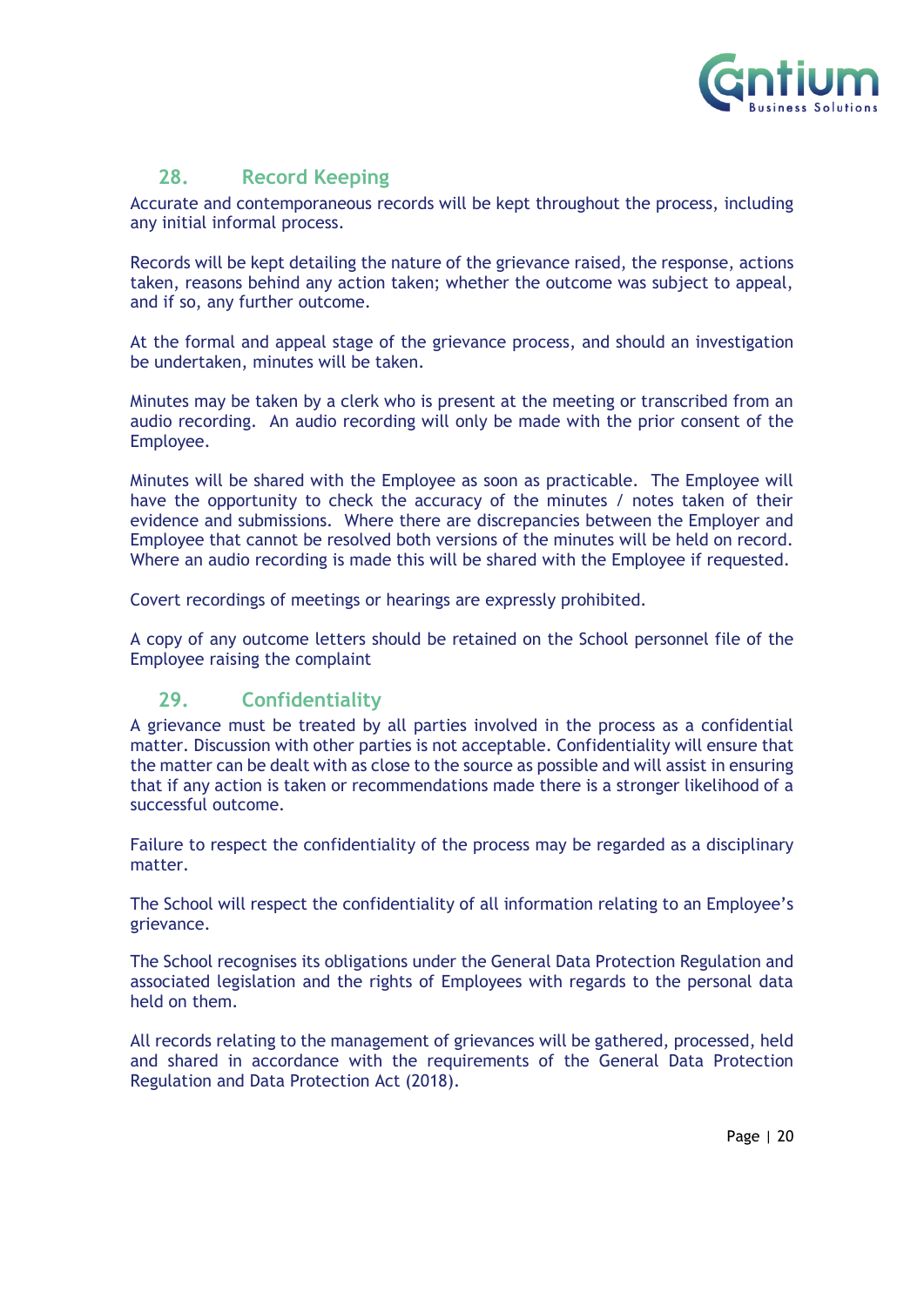

Please refer to the School's Data Protection Policy and Privacy Notice for further details.

# <span id="page-20-0"></span>**30. Monitoring Data**

Regular whole School monitoring will take place of formal grievance complaints. Any data gathered will not identify individual Employees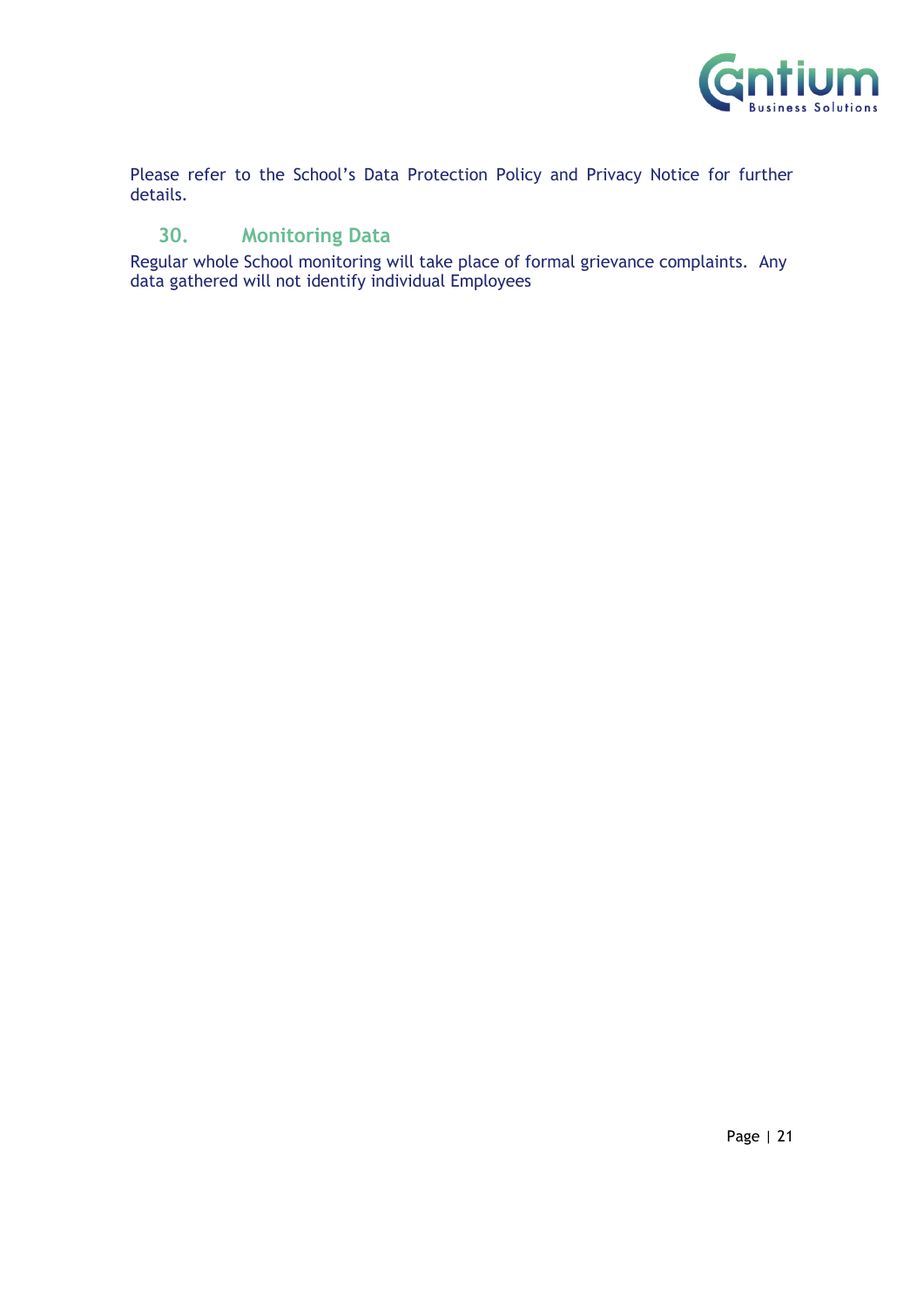

# <span id="page-21-0"></span>Appendix A: Grievance Notification Form

| Employee name:                                                       | Employee Job title:           |
|----------------------------------------------------------------------|-------------------------------|
| School:                                                              | <b>Date Grievance Raised:</b> |
| Trade Union Representative /<br><b>Workplace Colleague</b>           | Name:                         |
|                                                                      | Email:                        |
|                                                                      | <b>Contact Telephone No:</b>  |
| If your complaint is against an<br>individual - please provide their | Name:                         |
| name and job title                                                   | Job Title:                    |
|                                                                      |                               |

*Summary of complaint: Set out the details of your complaint (providing as much detail as possible, particularly dates, times, locations and the identities of those involved). You may attach additional sheets or supporting documents if required.*

*Individuals involved in the alleged incident/complaint: Provide here the names and contact details of any people involved in your complaint, including witnesses*.

*Informal action to resolve the issue: Please provide details of any action that you have already taken to your grievance/ complaint and why this did not work.*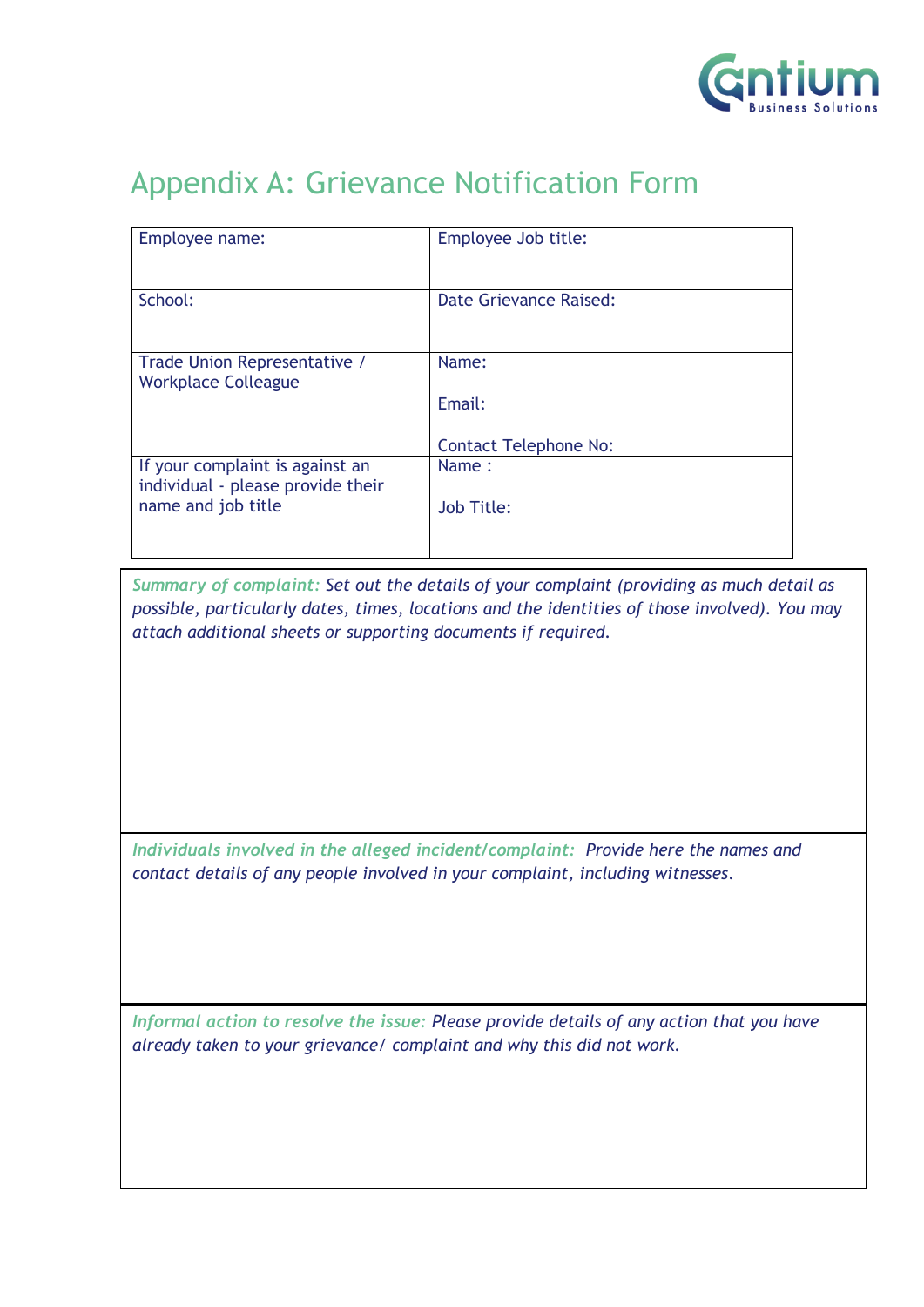

*Outcome requested: Please set out what outcome you are seeking from your complaint, and why and how you believe that this will resolve the issue*.

#### *Declaration:*

*I confirm that the above statements are true to the best of my knowledge, information and belief. I understand that making any false, malicious or untrue allegations may result in disciplinary action being taken against me by the School. (In the most serious cases, making false, malicious or untrue allegations can be treated as gross misconduct).*

| Signature: |       |
|------------|-------|
| Name:      | Date: |

#### *For completion by the Grievance*

| Date form received:                                     |  |
|---------------------------------------------------------|--|
| Date of Grievance Meeting:                              |  |
| Date investigation commissioned:                        |  |
| Date of Grievance Outcome Meeting:                      |  |
| Date Employee notified of written outcome:              |  |
| Date appeal received:                                   |  |
| Date Employee advised of the written appeal<br>outcome: |  |